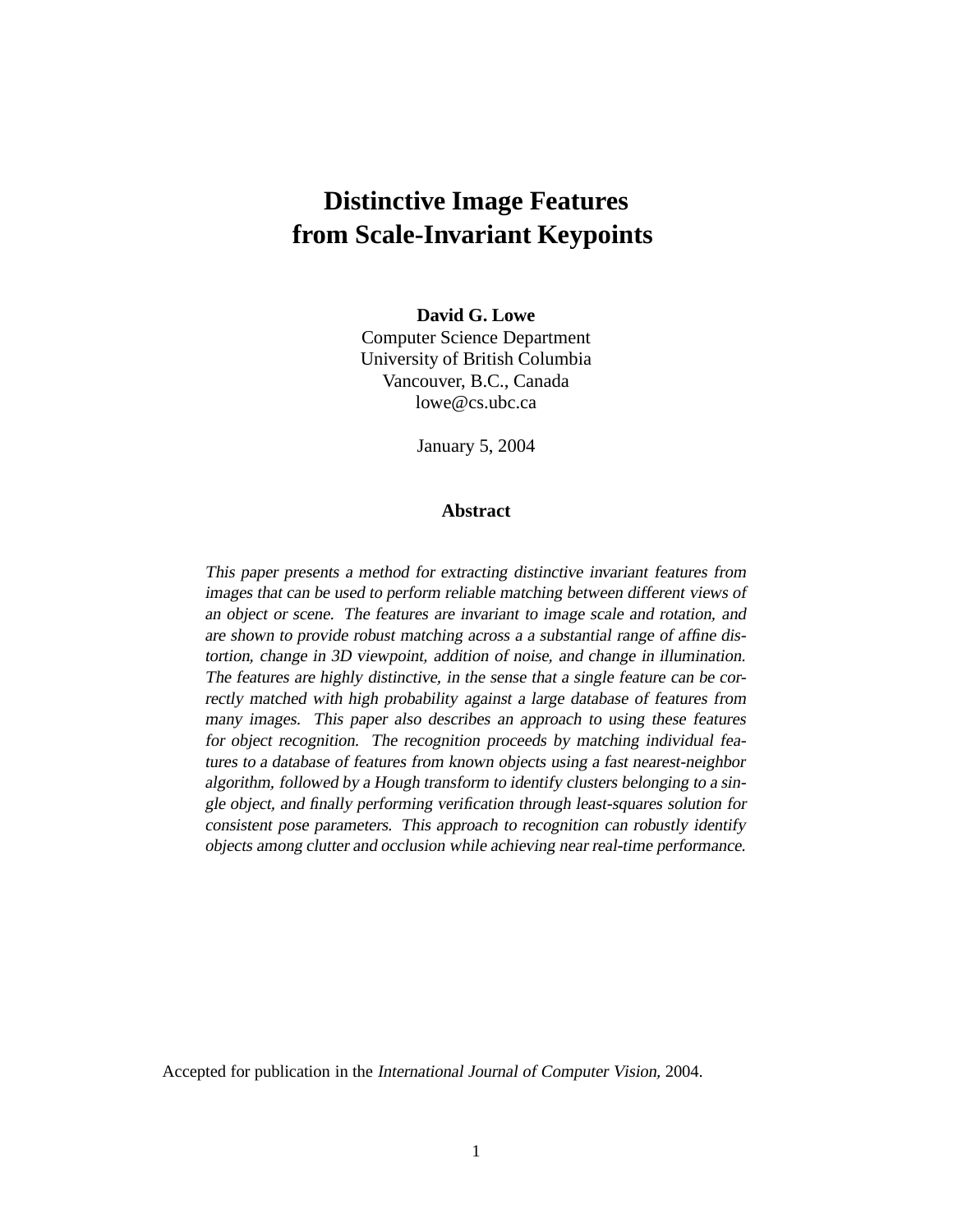# **1 Introduction**

Image matching is a fundamental aspect of many problems in computer vision, including object or scene recognition, solving for 3D structure from multiple images, stereo correspondence, and motion tracking. This paper describes image features that have many properties that make them suitable for matching differing images of an object or scene. The features are invariant to image scaling and rotation, and partially invariant to change in illumination and 3D camera viewpoint. They are well localized in both the spatial and frequency domains, reducing the probability of disruption by occlusion, clutter, or noise. Large numbers of features can be extracted from typical images with efficient algorithms. In addition, the features are highly distinctive, which allows a single feature to be correctly matched with high probability against a large database of features, providing a basis for object and scene recognition.

The cost of extracting these features is minimized by taking a cascade filtering approach, in which the more expensive operations are applied only at locations that pass an initial test. Following are the major stages of computation used to generate the set of image features:

- 1. **Scale-space extrema detection:** The first stage of computation searches over all scales and image locations. It is implemented efficiently by using a difference-of-Gaussian function to identify potential interest points that are invariant to scale and orientation.
- 2. **Keypoint localization:** At each candidate location, a detailed model is fit to determine location and scale. Keypoints are selected based on measures of their stability.
- 3. **Orientation assignment:** One or more orientations are assigned to each keypoint location based on local image gradient directions. All future operations are performed on image data that has been transformed relative to the assigned orientation, scale, and location for each feature, thereby providing invariance to these transformations.
- 4. **Keypoint descriptor:** The local image gradients are measured at the selected scale in the region around each keypoint. These are transformed into a representation that allows for significant levels of local shape distortion and change in illumination.

This approach has been named the Scale Invariant Feature Transform (SIFT), as it transforms image data into scale-invariant coordinates relative to local features.

An important aspect of this approach is that it generates large numbers of features that densely cover the image over the full range of scales and locations. A typical image of size 500x500 pixels will give rise to about 2000 stable features (although this number depends on both image content and choices for various parameters). The quantity of features is particularly important for object recognition, where the ability to detect small objects in cluttered backgrounds requires that at least 3 features be correctly matched from each object for reliable identification.

For image matching and recognition, SIFT features are first extracted from a set of reference images and stored in a database. A new image is matched by individually comparing each feature from the new image to this previous database and finding candidate matching features based on Euclidean distance of their feature vectors. This paper will discuss fast nearest-neighbor algorithms that can perform this computation rapidly against large databases.

The keypoint descriptors are highly distinctive, which allows a single feature to find its correct match with good probability in a large database of features. However, in a cluttered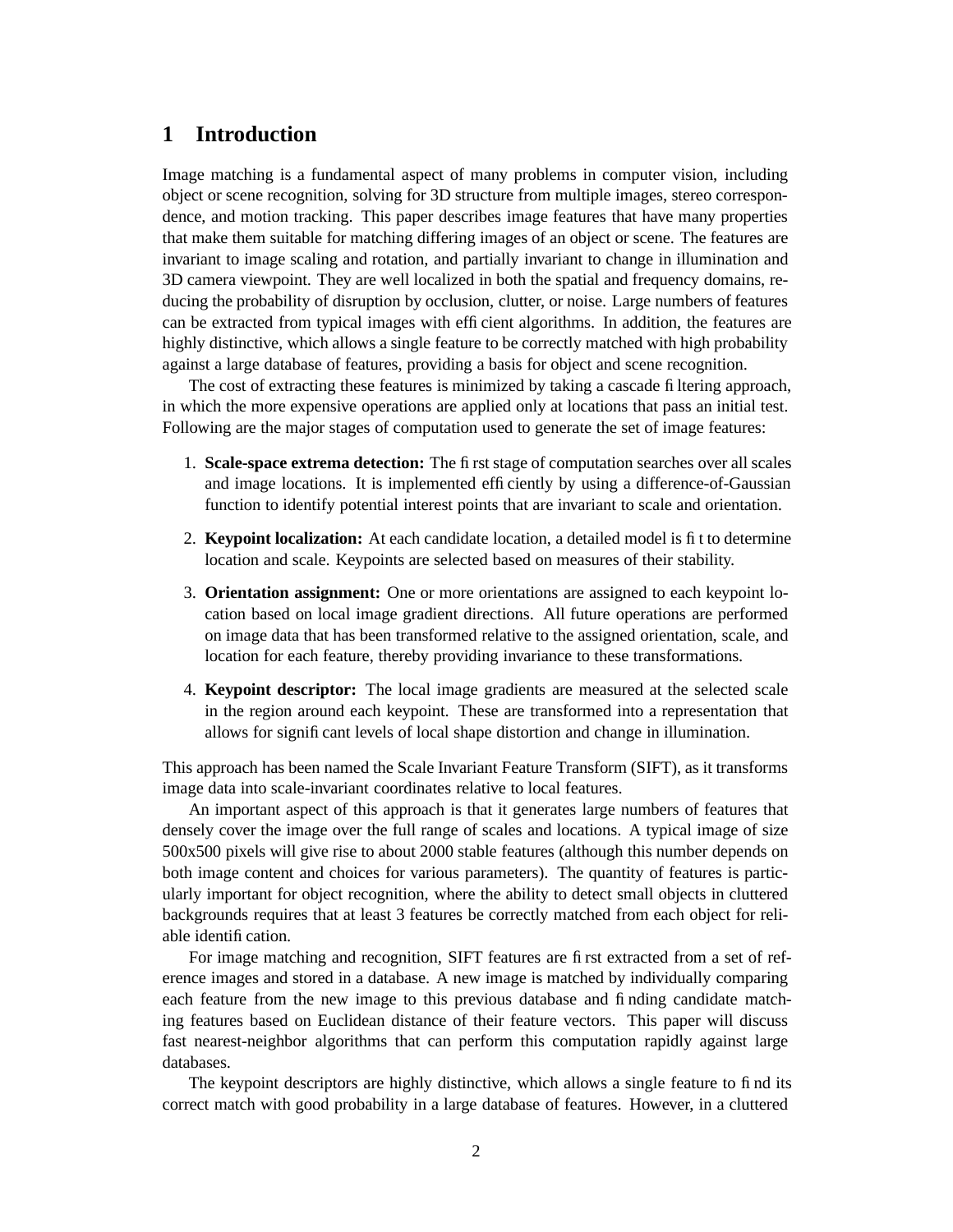image, many features from the background will not have any correct match in the database, giving rise to many false matches in addition to the correct ones. The correct matches can be filtered from the full set of matches by identifying subsets of keypoints that agree on the object and its location, scale, and orientation in the new image. The probability that several features will agree on these parameters by chance is much lower than the probability that any individual feature match will be in error. The determination of these consistent clusters can be performed rapidly by using an efficient hash table implementation of the generalized Hough transform.

Each cluster of 3 or more features that agree on an object and its pose is then subject to further detailed verification. First, a least-squared estimate is made for an affine approximation to the object pose. Any other image features consistent with this pose are identified, and outliers are discarded. Finally, a detailed computation is made of the probability that a particular set of features indicates the presence of an object, given the accuracy of fit and number of probable false matches. Object matches that pass all these tests can be identified as correct with high confidence.

### **2 Related research**

The development of image matching by using a set of local interest points can be traced back to the work of Moravec (1981) on stereo matching using a corner detector. The Moravec detector was improved by Harris and Stephens (1988) to make it more repeatable under small image variations and near edges. Harris also showed its value for efficient motion tracking and 3D structure from motion recovery (Harris, 1992), and the Harris corner detector has since been widely used for many other image matching tasks. While these feature detectors are usually called corner detectors, they are not selecting just corners, but rather any image location that has large gradients in all directions at a predetermined scale.

The initial applications were to stereo and short-range motion tracking, but the approach was later extended to more difficult problems. Zhang *et al.* (1995) showed that it was possible to match Harris corners over a large image range by using a correlation window around each corner to select likely matches. Outliers were then removed by solving for a fundamental matrix describing the geometric constraints between the two views of rigid scene and removing matches that did not agree with the majority solution. At the same time, a similar approach was developed by Torr (1995) for long-range motion matching, in which geometric constraints were used to remove outliers for rigid objects moving within an image.

The ground-breaking work of Schmid and Mohr (1997) showed that invariant local feature matching could be extended to general image recognition problems in which a feature was matched against a large database of images. They also used Harris corners to select interest points, but rather than matching with a correlation window, they used a rotationally invariant descriptor of the local image region. This allowed features to be matched under arbitrary orientation change between the two images. Furthermore, they demonstrated that multiple feature matches could accomplish general recognition under occlusion and clutter by identifying consistent clusters of matched features.

The Harris corner detector is very sensitive to changes in image scale, so it does not provide a good basis for matching images of different sizes. Earlier work by the author (Lowe, 1999) extended the local feature approach to achieve scale invariance. This work also described a new local descriptor that provided more distinctive features while being less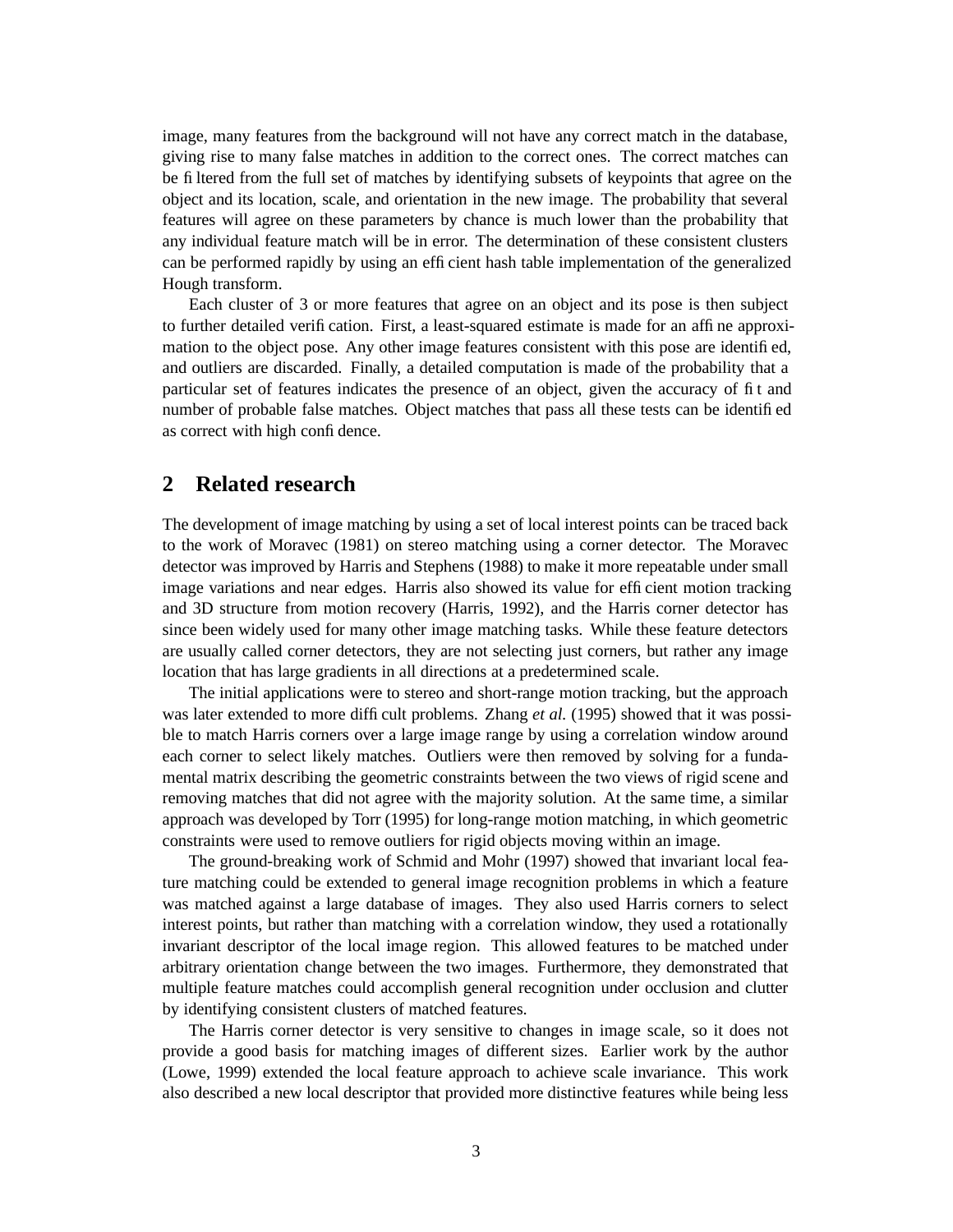sensitive to local image distortions such as 3D viewpoint change. This current paper provides a more in-depth development and analysis of this earlier work, while also presenting a number of improvements in stability and feature invariance.

There is a considerable body of previous research on identifying representations that are stable under scale change. Some of the first work in this area was by Crowley and Parker (1984), who developed a representation that identified peaks and ridges in scale space and linked these into a tree structure. The tree structure could then be matched between images with arbitrary scale change. More recent work on graph-based matching by Shokoufandeh, Marsic and Dickinson (1999) provides more distinctive feature descriptors using wavelet coefficients. The problem of identifying an appropriate and consistent scale for feature detection has been studied in depth by Lindeberg (1993, 1994). He describes this as a problem of scale selection, and we make use of his results below.

Recently, there has been an impressive body of work on extending local features to be invariant to full affine transformations (Baumberg, 2000; Tuytelaars and Van Gool, 2000; Mikolajczyk and Schmid, 2002; Schaffalitzky and Zisserman, 2002; Brown and Lowe, 2002). This allows for invariant matching to features on a planar surface under changes in orthographic 3D projection, in most cases by resampling the image in a local affine frame. However, none of these approaches are yet fully affine invariant, as they start with initial feature scales and locations selected in a non-affine-invariant manner due to the prohibitive cost of exploring the full affine space. The affine frames are are also more sensitive to noise than those of the scale-invariant features, so in practice the affine features have lower repeatability than the scale-invariant features unless the affine distortion is greater than about a 40 degree tilt of a planar surface (Mikolajczyk, 2002). Wider affine invariance may not be important for many applications, as training views are best taken at least every 30 degrees rotation in viewpoint (meaning that recognition is within 15 degrees of the closest training view) in order to capture non-planar changes and occlusion effects for 3D objects.

While the method to be presented in this paper is not fully affine invariant, a different approach is used in which the local descriptor allows relative feature positions to shift significantly with only small changes in the descriptor. This approach not only allows the descriptors to be reliably matched across a considerable range of affine distortion, but it also makes the features more robust against changes in 3D viewpoint for non-planar surfaces. Other advantages include much more efficient feature extraction and the ability to identify larger numbers of features. On the other hand, affine invariance is a valuable property for matching planar surfaces under very large view changes, and further research should be performed on the best ways to combine this with non-planar 3D viewpoint invariance in an efficient and stable manner.

Many other feature types have been proposed for use in recognition, some of which could be used in addition to the features described in this paper to provide further matches under differing circumstances. One class of features are those that make use of image contours or region boundaries, which should make them less likely to be disrupted by cluttered backgrounds near object boundaries. Matas *et al.,* (2002) have shown that their maximally-stable extremal regions can produce large numbers of matching features with good stability. Mikolajczyk *et al.,* (2003) have developed a new descriptor that uses local edges while ignoring unrelated nearby edges, providing the ability to find stable features even near the boundaries of narrow shapes superimposed on background clutter. Nelson and Selinger (1998) have shown good results with local features based on groupings of image contours. Similarly,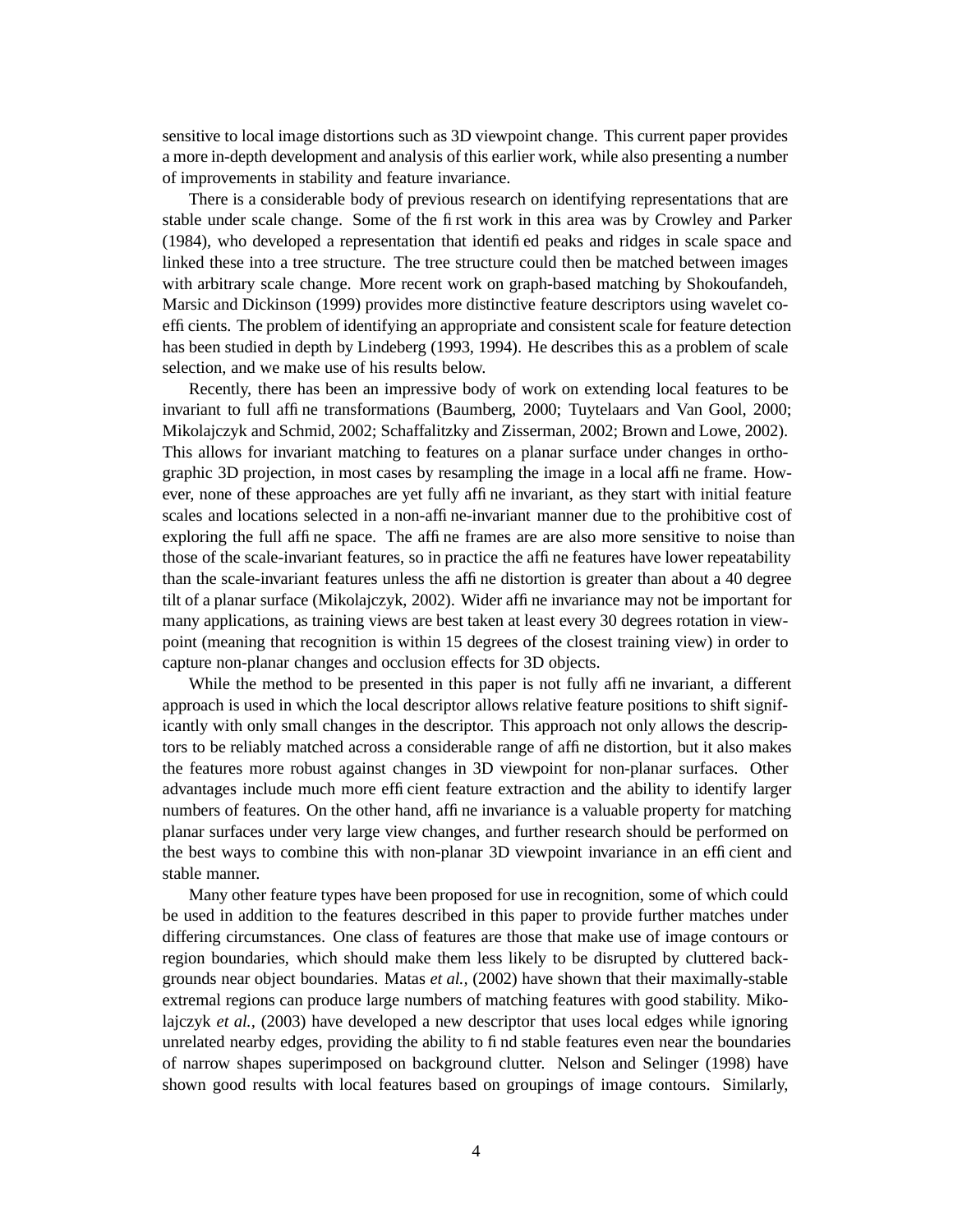Pope and Lowe (2000) used features based on the hierarchical grouping of image contours, which are particularly useful for objects lacking detailed texture.

The history of research on visual recognition contains work on a diverse set of other image properties that can be used as feature measurements. Carneiro and Jepson (2002) describe phase-based local features that represent the phase rather than the magnitude of local spatial frequencies, which is likely to provide improved invariance to illumination. Schiele and Crowley (2000) have proposed the use of multidimensional histograms summarizing the distribution of measurements within image regions. This type of feature may be particularly useful for recognition of textured objects with deformable shapes. Basri and Jacobs (1997) have demonstrated the value of extracting local region boundaries for recognition. Other useful properties to incorporate include color, motion, figure-ground discrimination, region shape descriptors, and stereo depth cues. The local feature approach can easily incorporate novel feature types because extra features contribute to robustness when they provide correct matches, but otherwise do little harm other than their cost of computation. Therefore, future systems are likely to combine many feature types.

### **3 Detection of scale-space extrema**

As described in the introduction, we will detect keypoints using a cascade filtering approach that uses efficient algorithms to identify candidate locations that are then examined in further detail. The first stage of keypoint detection is to identify locations and scales that can be repeatably assigned under differing views of the same object. Detecting locations that are invariant to scale change of the image can be accomplished by searching for stable features across all possible scales, using a continuous function of scale known as scale space (Witkin, 1983).

It has been shown by Koenderink (1984) and Lindeberg (1994) that under a variety of reasonable assumptions the only possible scale-space kernel is the Gaussian function. Therefore, the scale space of an image is defined as a function,  $L(x, y, \sigma)$ , that is produced from the convolution of a variable-scale Gaussian,  $G(x, y, \sigma)$ , with an input image,  $I(x, y)$ :

$$
L(x, y, \sigma) = G(x, y, \sigma) * I(x, y),
$$

where  $*$  is the convolution operation in x and y, and

$$
G(x, y, \sigma) = \frac{1}{2\pi\sigma^2} e^{-(x^2 + y^2)/2\sigma^2}.
$$

To efficiently detect stable keypoint locations in scale space, we have proposed (Lowe, 1999) using scale-space extrema in the difference-of-Gaussian function convolved with the image,  $D(x, y, \sigma)$ , which can be computed from the difference of two nearby scales separated by a constant multiplicative factor k:

$$
D(x, y, \sigma) = (G(x, y, k\sigma) - G(x, y, \sigma)) * I(x, y)
$$
  
=  $L(x, y, k\sigma) - L(x, y, \sigma).$  (1)

There are a number of reasons for choosing this function. First, it is a particularly efficient function to compute, as the smoothed images,  $L$ , need to be computed in any case for scale space feature description, and  $D$  can therefore be computed by simple image subtraction.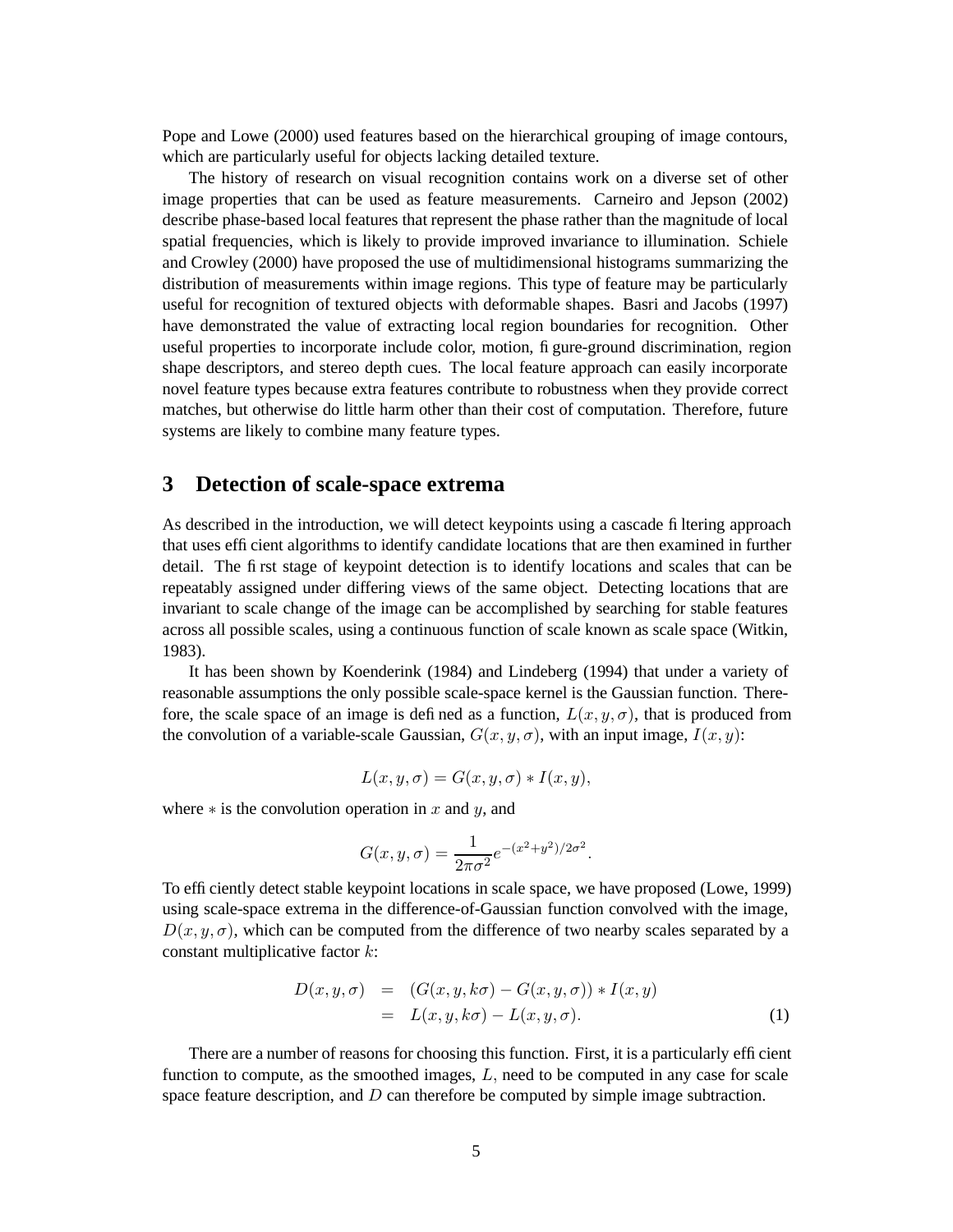

Figure 1: For each octave of scale space, the initial image is repeatedly convolved with Gaussians to produce the set of scale space images shown on the left. Adjacent Gaussian images are subtracted to produce the difference-of-Gaussian images on the right. After each octave, the Gaussian image is down-sampled by a factor of 2, and the process repeated.

In addition, the difference-of-Gaussian function provides a close approximation to the scale-normalized Laplacian of Gaussian,  $\sigma^2 \nabla^2 G$ , as studied by Lindeberg (1994). Lindeberg showed that the normalization of the Laplacian with the factor  $\sigma^2$  is required for true scale invariance. In detailed experimental comparisons, Mikolajczyk (2002) found that the maxima and minima of  $\sigma^2 \nabla^2 G$  produce the most stable image features compared to a range of other possible image functions, such as the gradient, Hessian, or Harris corner function.

The relationship between D and  $\sigma^2 \nabla^2 G$  can be understood from the heat diffusion equation (parameterized in terms of  $\sigma$  rather than the more usual  $t = \sigma^2$ ):

$$
\frac{\partial G}{\partial \sigma} = \sigma \nabla^2 G.
$$

From this, we see that  $\nabla^2 G$  can be computed from the finite difference approximation to  $\partial G/\partial \sigma$ , using the difference of nearby scales at  $k\sigma$  and  $\sigma$ :

$$
\sigma \nabla^2 G = \frac{\partial G}{\partial \sigma} \approx \frac{G(x, y, k\sigma) - G(x, y, \sigma)}{k\sigma - \sigma}
$$

and therefore,

$$
G(x, y, k\sigma) - G(x, y, \sigma) \approx (k-1)\sigma^2 \nabla^2 G.
$$

This shows that when the difference-of-Gaussian function has scales differing by a constant factor it already incorporates the  $\sigma^2$  scale normalization required for the scale-invariant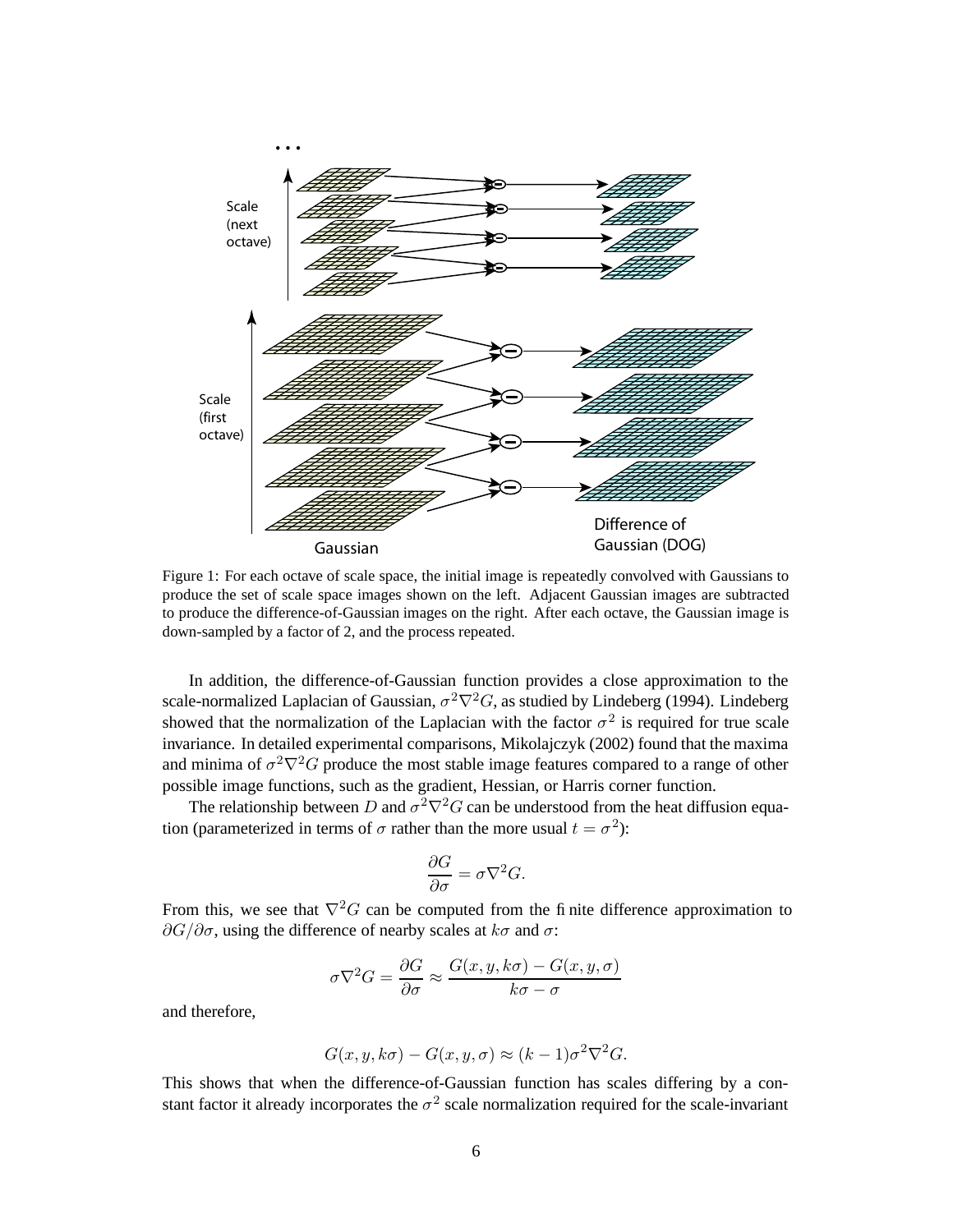

Figure 2: Maxima and minima of the difference-of-Gaussian images are detected by comparing a pixel (marked with X) to its 26 neighbors in 3x3 regions at the current and adjacent scales (marked with circles).

Laplacian. The factor  $(k - 1)$  in the equation is a constant over all scales and therefore does not influence extrema location. The approximation error will go to zero as  $k$  goes to 1, but in practice we have found that the approximation has almost no impact on the stability of extrema detection or localization for even significant differences in scale, such as  $k = \sqrt{2}$ .

An efficient approach to construction of  $D(x, y, \sigma)$  is shown in Figure 1. The initial image is incrementally convolved with Gaussians to produce images separated by a constant factor  $k$  in scale space, shown stacked in the left column. We choose to divide each octave of scale space (i.e., doubling of  $\sigma$ ) into an integer number, s, of intervals, so  $k = 2^{1/s}$ . We must produce  $s + 3$  images in the stack of blurred images for each octave, so that final extrema detection covers a complete octave. Adjacent image scales are subtracted to produce the difference-of-Gaussian images shown on the right. Once a complete octave has been processed, we resample the Gaussian image that has twice the initial value of  $\sigma$  (it will be 2) images from the top of the stack) by taking every second pixel in each row and column. The accuracy of sampling relative to  $\sigma$  is no different than for the start of the previous octave, while computation is greatly reduced.

#### **3.1 Local extrema detection**

In order to detect the local maxima and minima of  $D(x, y, \sigma)$ , each sample point is compared to its eight neighbors in the current image and nine neighbors in the scale above and below (see Figure 2). It is selected only if it is larger than all of these neighbors or smaller than all of them. The cost of this check is reasonably low due to the fact that most sample points will be eliminated following the first few checks.

An important issue is to determine the frequency of sampling in the image and scale domains that is needed to reliably detect the extrema. Unfortunately, it turns out that there is no minimum spacing of samples that will detect all extrema, as the extrema can be arbitrarily close together. This can be seen by considering a white circle on a black background, which will have a single scale space maximum where the circular positive central region of the difference-of-Gaussian function matches the size and location of the circle. For a very elongated ellipse, there will be two maxima near each end of the ellipse. As the locations of maxima are a continuous function of the image, for some ellipse with intermediate elongation there will be a transition from a single maximum to two, with the maxima arbitrarily close to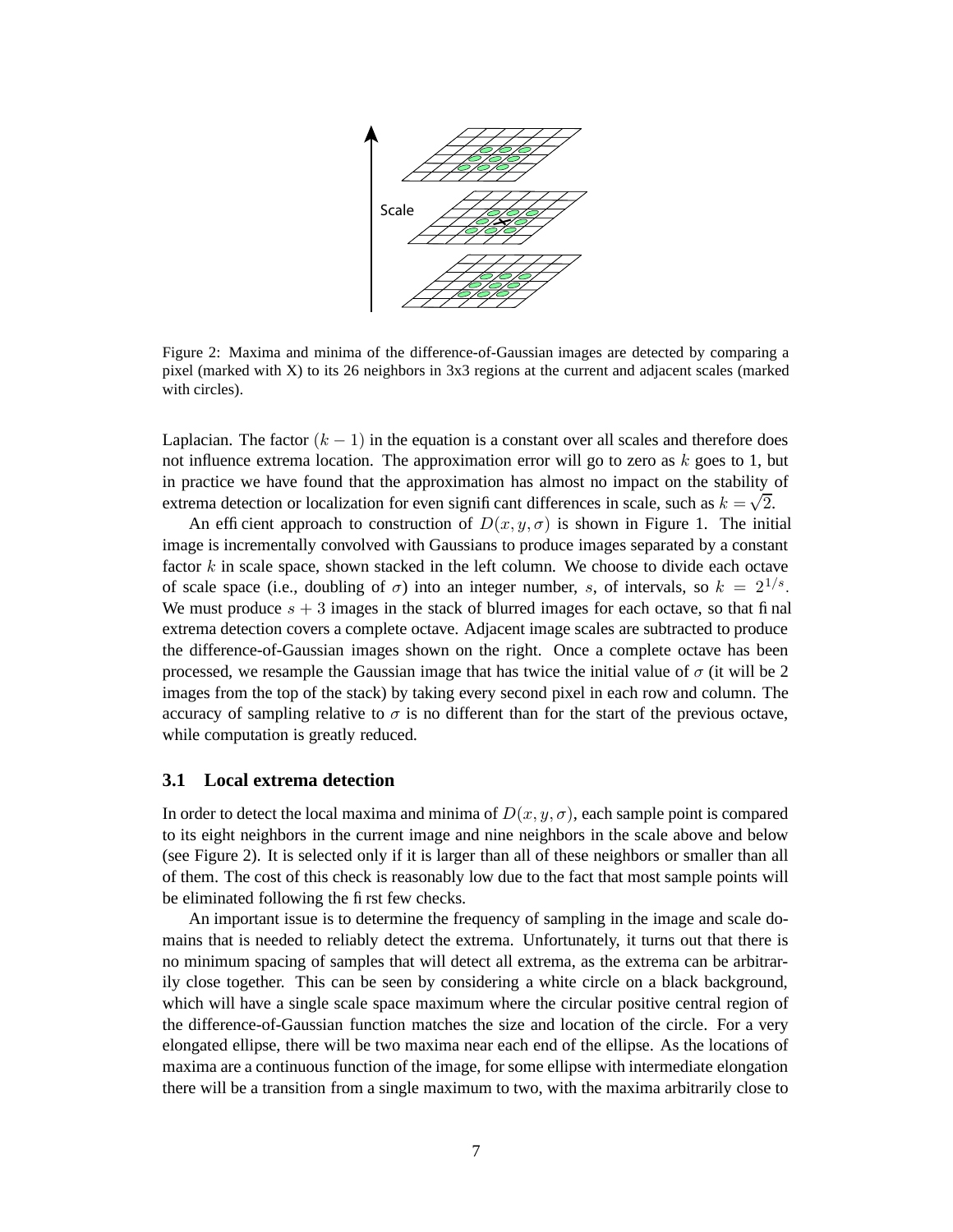

Figure 3: The top line of the first graph shows the percent of keypoints that are repeatably detected at the same location and scale in a transformed image as a function of the number of scales sampled per octave. The lower line shows the percent of keypoints that have their descriptors correctly matched to a large database. The second graph shows the total number of keypoints detected in a typical image as a function of the number of scale samples.

each other near the transition.

Therefore, we must settle for a solution that trades off efficiency with completeness. In fact, as might be expected and is confirmed by our experiments, extrema that are close together are quite unstable to small perturbations of the image. We can determine the best choices experimentally by studying a range of sampling frequencies and using those that provide the most reliable results under a realistic simulation of the matching task.

#### **3.2 Frequency of sampling in scale**

The experimental determination of sampling frequency that maximizes extrema stability is shown in Figures 3 and 4. These figures (and most other simulations in this paper) are based on a matching task using a collection of 32 real images drawn from a diverse range, including outdoor scenes, human faces, aerial photographs, and industrial images (the image domain was found to have almost no influence on any of the results). Each image was then subject to a range of transformations, including rotation, scaling, affine stretch, change in brightness and contrast, and addition of image noise. Because the changes were synthetic, it was possible to precisely predict where each feature in an original image should appear in the transformed image, allowing for measurement of correct repeatability and positional accuracy for each feature.

Figure 3 shows these simulation results used to examine the effect of varying the number of scales per octave at which the image function is sampled prior to extrema detection. In this case, each image was resampled following rotation by a random angle and scaling by a random amount between 0.2 of 0.9 times the original size. Keypoints from the reduced resolution image were matched against those from the original image so that the scales for all keypoints would be be present in the matched image. In addition, 1% image noise was added, meaning that each pixel had a random number added from the uniform interval [-0.01,0.01] where pixel values are in the range  $[0,1]$  (equivalent to providing slightly less than 6 bits of accuracy for image pixels).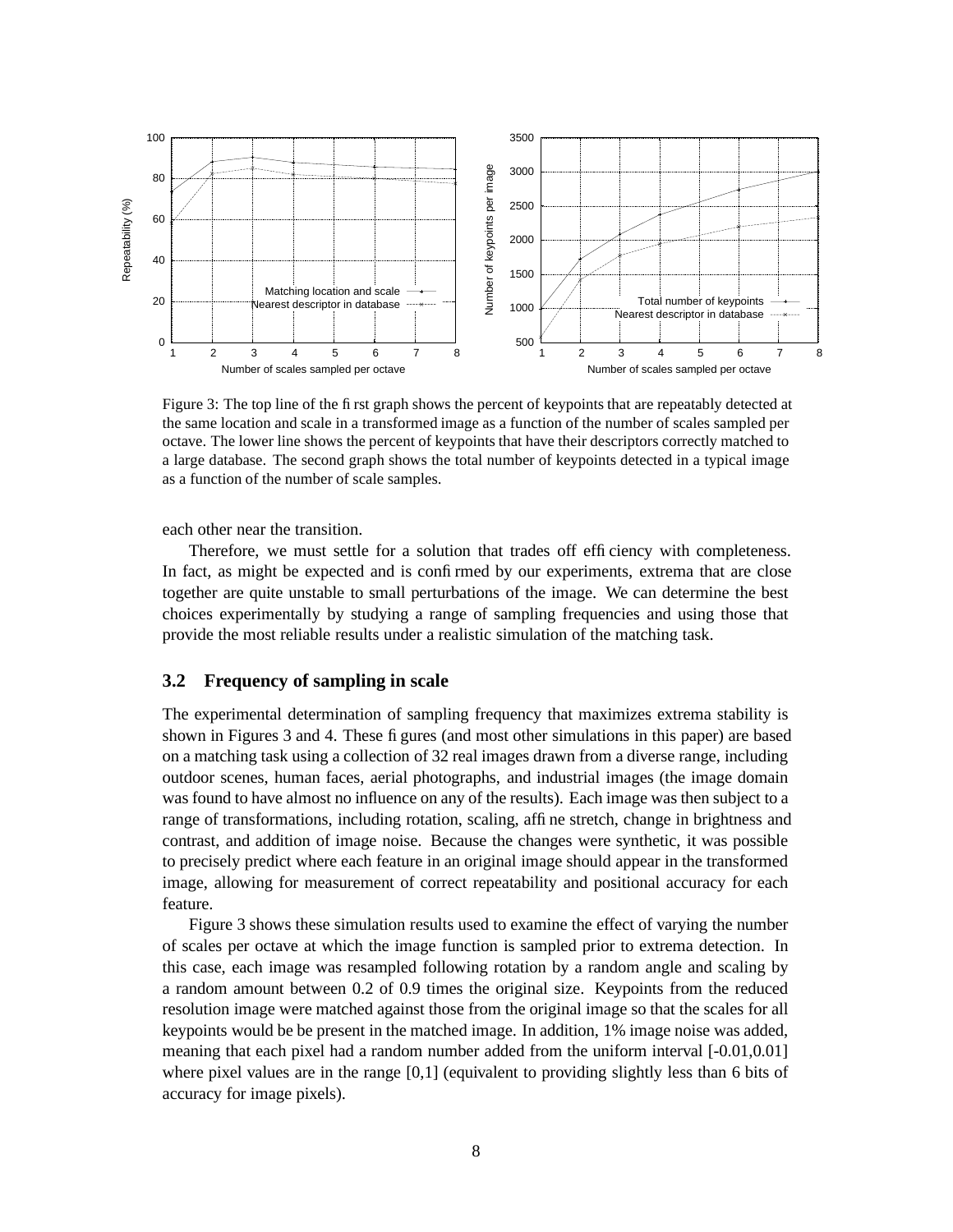

Figure 4: The top line in the graph shows the percent of keypoint locations that are repeatably detected in a transformed image as a function of the prior image smoothing for the first level of each octave. The lower line shows the percent of descriptors correctly matched against a large database.

The top line in the first graph of Figure 3 shows the percent of keypoints that are detected at a matching location and scale in the transformed image. For all examples in this paper, we define a matching scale as being within a factor of  $\sqrt{2}$  of the correct scale, and a matching location as being within  $\sigma$  pixels, where  $\sigma$  is the scale of the keypoint (defined from equation (1) as the standard deviation of the smallest Gaussian used in the difference-of-Gaussian function). The lower line on this graph shows the number of keypoints that are correctly matched to a database of 40,000 keypoints using the nearest-neighbor matching procedure to be described in Section 6 (this shows that once the keypoint is repeatably located, it is likely to be useful for recognition and matching tasks). As this graph shows, the highest repeatability is obtained when sampling 3 scales per octave, and this is the number of scale samples used for all other experiments throughout this paper.

It might seem surprising that the repeatability does not continue to improve as more scales are sampled. The reason is that this results in many more local extrema being detected, but these extrema are on average less stable and therefore are less likely to be detected in the transformed image. This is shown by the second graph in Figure 3, which shows the average number of keypoints detected and correctly matched in each image. The number of keypoints rises with increased sampling of scales and the total number of correct matches also rises. Since the success of object recognition often depends more on the quantity of correctly matched keypoints, as opposed to their percentage correct matching, for many applications it will be optimal to use a larger number of scale samples. However, the cost of computation also rises with this number, so for the experiments in this paper we have chosen to use just 3 scale samples per octave.

To summarize, these experiments show that the scale-space difference-of-Gaussian function has a large number of extrema and that it would be very expensive to detect them all. Fortunately, we can detect the most stable and useful subset even with a coarse sampling of scales.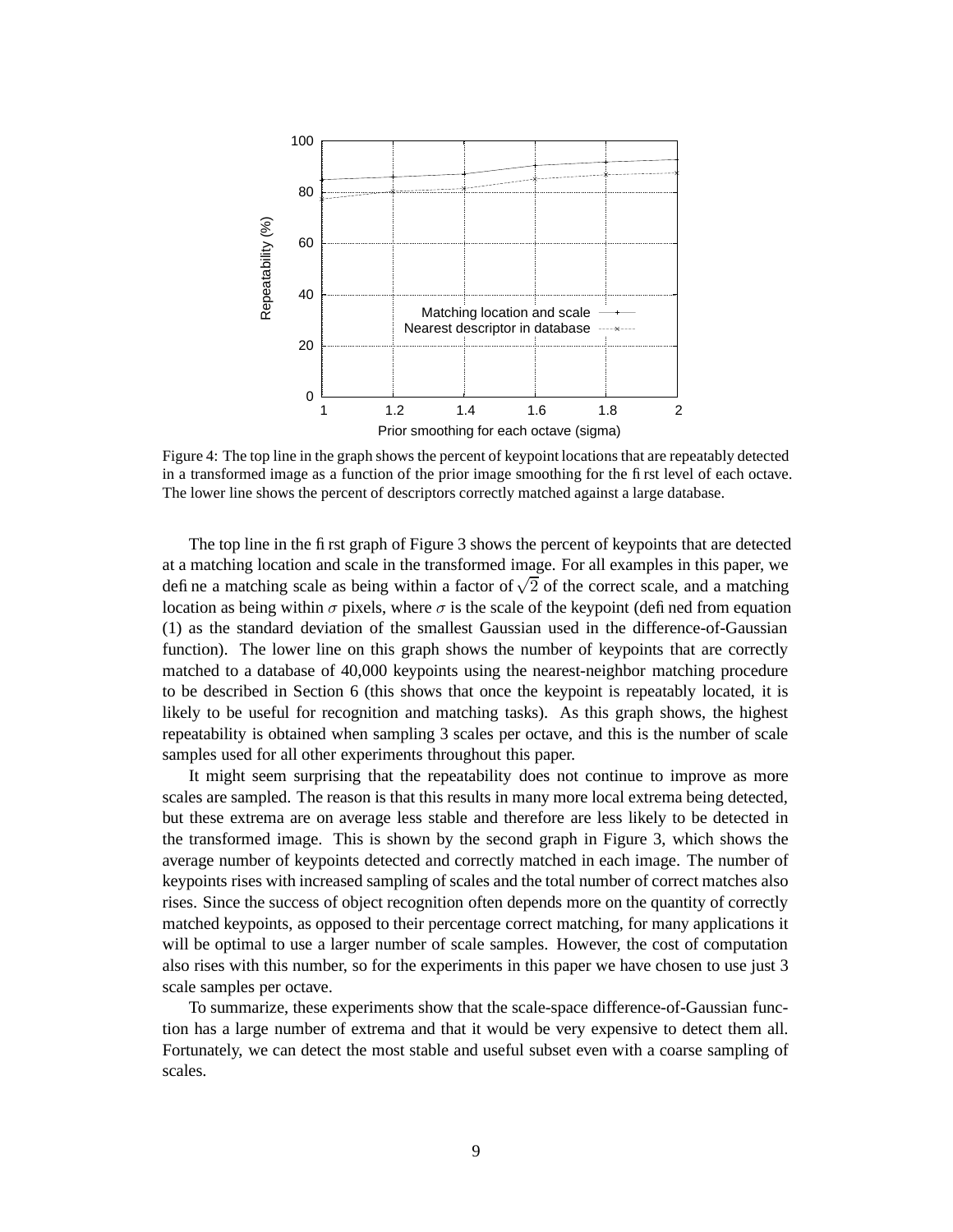#### **3.3 Frequency of sampling in the spatial domain**

Just as we determined the frequency of sampling per octave of scale space, so we must determine the frequency of sampling in the image domain relative to the scale of smoothing. Given that extrema can be arbitrarily close together, there will be a similar trade-off between sampling frequency and rate of detection. Figure 4 shows an experimental determination of the amount of prior smoothing,  $\sigma$ , that is applied to each image level before building the scale space representation for an octave. Again, the top line is the repeatability of keypoint detection, and the results show that the repeatability continues to increase with  $\sigma$ . However, there is a cost to using a large  $\sigma$  in terms of efficiency, so we have chosen to use  $\sigma = 1.6$ , which provides close to optimal repeatability. This value is used throughout this paper and was used for the results in Figure 3.

Of course, if we pre-smooth the image before extrema detection, we are effectively discarding the highest spatial frequencies. Therefore, to make full use of the input, the image can be expanded to create more sample points than were present in the original. We double the size of the input image using linear interpolation prior to building the first level of the pyramid. While the equivalent operation could effectively have been performed by using sets of subpixel-offset filters on the original image, the image doubling leads to a more efficient implementation. We assume that the original image has a blur of at least  $\sigma = 0.5$ (the minimum needed to prevent significant aliasing), and that therefore the doubled image has  $\sigma = 1.0$  relative to its new pixel spacing. This means that little additional smoothing is needed prior to creation of the first octave of scale space. The image doubling increases the number of stable keypoints by almost a factor of 4, but no significant further improvements were found with a larger expansion factor.

## **4 Accurate keypoint localization**

Once a keypoint candidate has been found by comparing a pixel to its neighbors, the next step is to perform a detailed fit to the nearby data for location, scale, and ratio of principal curvatures. This information allows points to be rejected that have low contrast (and are therefore sensitive to noise) or are poorly localized along an edge.

The initial implementation of this approach (Lowe, 1999) simply located keypoints at the location and scale of the central sample point. However, recently Brown has developed a method (Brown and Lowe, 2002) for fitting a 3D quadratic function to the local sample points to determine the interpolated location of the maximum, and his experiments showed that this provides a substantial improvement to matching and stability. His approach uses the Taylor expansion (up to the quadratic terms) of the scale-space function,  $D(x, y, \sigma)$ , shifted so that the origin is at the sample point:

$$
D(\mathbf{x}) = D + \frac{\partial D}{\partial \mathbf{x}}^T \mathbf{x} + \frac{1}{2} \mathbf{x}^T \frac{\partial^2 D}{\partial \mathbf{x}^2} \mathbf{x}
$$
 (2)

where D and its derivatives are evaluated at the sample point and  $\mathbf{x} = (x, y, \sigma)^T$  is the offset from this point. The location of the extremum,  $\hat{x}$ , is determined by taking the derivative of this function with respect to  $x$  and setting it to zero, giving

$$
\hat{\mathbf{x}} = -\frac{\partial^2 D}{\partial \mathbf{x}^2}^{-1} \frac{\partial D}{\partial \mathbf{x}}.\tag{3}
$$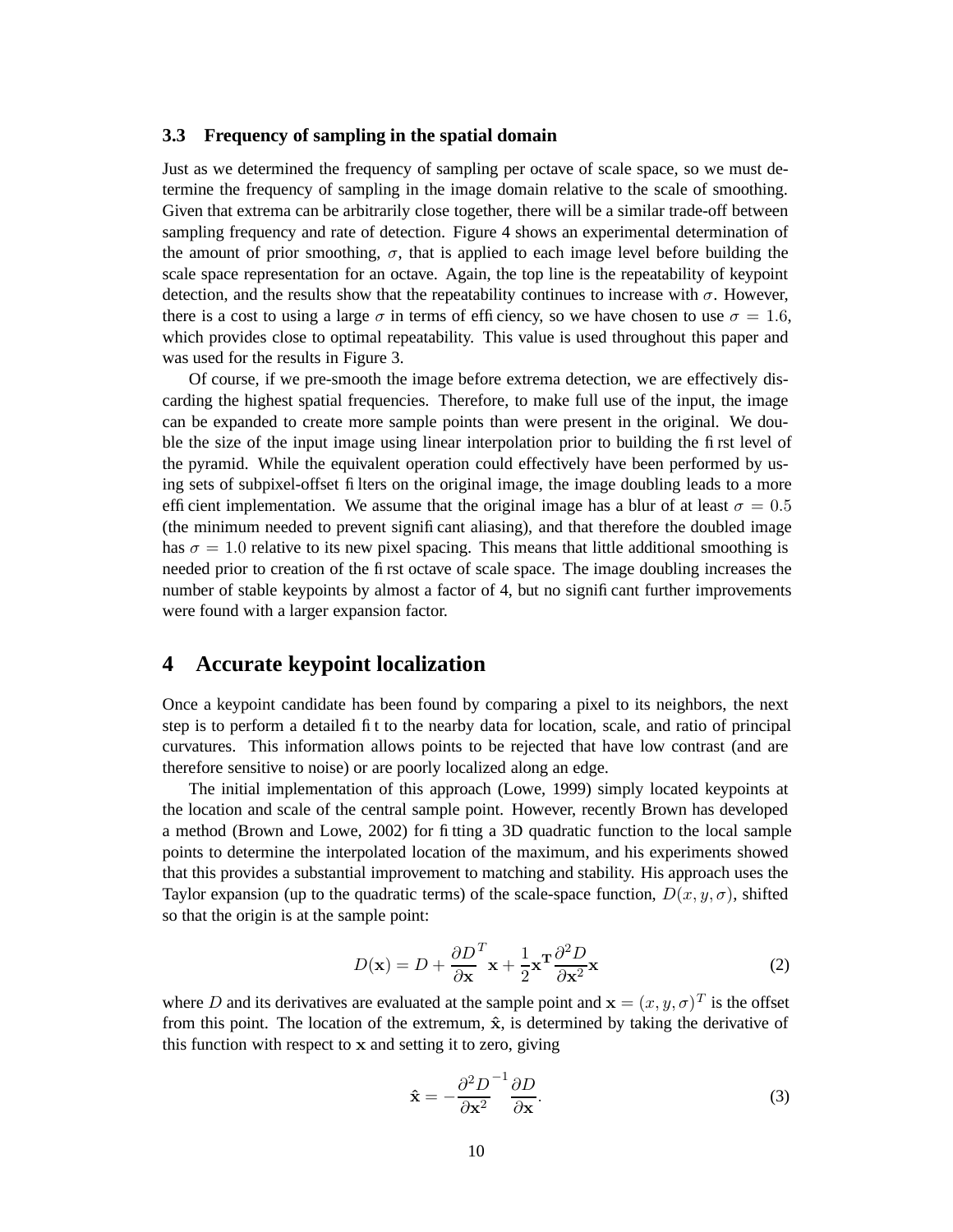

Figure 5: This figure shows the stages of keypoint selection. (a) The 233x189 pixel original image. (b) The initial 832 keypoints locations at maxima and minima of the difference-of-Gaussian function. Keypoints are displayed as vectors indicating scale, orientation, and location. (c) After applying a threshold on minimum contrast, 729 keypoints remain. (d) The final 536 keypoints that remain following an additional threshold on ratio of principal curvatures.

As suggested by Brown, the Hessian and derivative of  $D$  are approximated by using differences of neighboring sample points. The resulting 3x3 linear system can be solved with minimal cost. If the offset  $\hat{x}$  is larger than 0.5 in any dimension, then it means that the extremum lies closer to a different sample point. In this case, the sample point is changed and the interpolation performed instead about that point. The final offset  $\hat{x}$  is added to the location of its sample point to get the interpolated estimate for the location of the extremum.

The function value at the extremum,  $D(\hat{x})$ , is useful for rejecting unstable extrema with low contrast. This can be obtained by substituting equation (3) into (2), giving

$$
D(\hat{\mathbf{x}}) = D + \frac{1}{2} \frac{\partial D}{\partial \mathbf{x}}^T \hat{\mathbf{x}}.
$$

For the experiments in this paper, all extrema with a value of  $|D(\hat{x})|$  less than 0.03 were discarded (as before, we assume image pixel values in the range [0,1]).

Figure 5 shows the effects of keypoint selection on a natural image. In order to avoid too much clutter, a low-resolution 233 by 189 pixel image is used and keypoints are shown as vectors giving the location, scale, and orientation of each keypoint (orientation assignment is described below). Figure 5 (a) shows the original image, which is shown at reduced contrast behind the subsequent figures. Figure 5 (b) shows the 832 keypoints at all detected maxima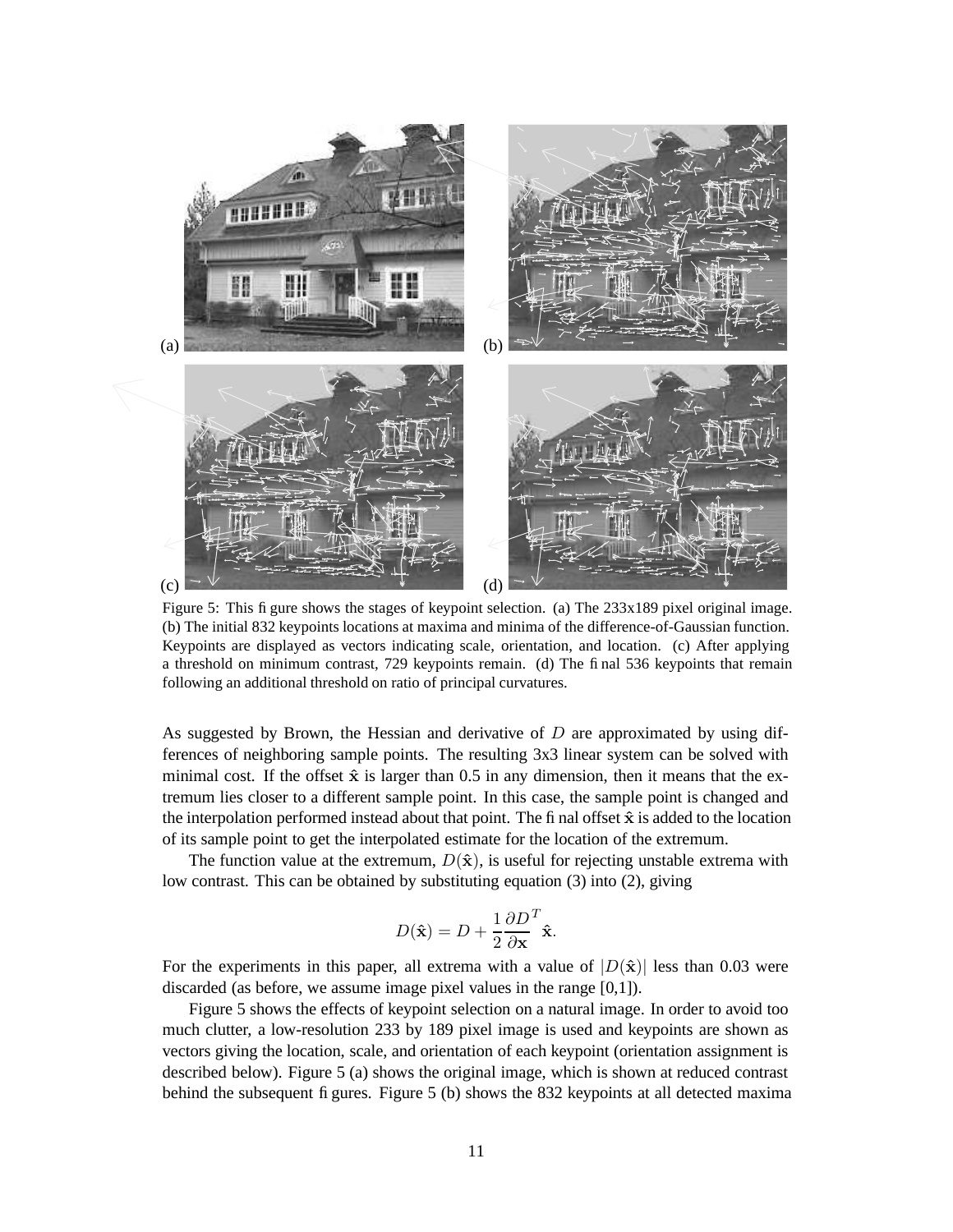and minima of the difference-of-Gaussian function, while (c) shows the 729 keypoints that remain following removal of those with a value of  $|D(\hat{x})|$  less than 0.03. Part (d) will be explained in the following section.

#### **4.1 Eliminating edge responses**

For stability, it is not sufficient to reject keypoints with low contrast. The difference-of-Gaussian function will have a strong response along edges, even if the location along the edge is poorly determined and therefore unstable to small amounts of noise.

A poorly defined peak in the difference-of-Gaussian function will have a large principal curvature across the edge but a small one in the perpendicular direction. The principal curvatures can be computed from a  $2x2$  Hessian matrix,  $H$ , computed at the location and scale of the keypoint:

$$
\mathbf{H} = \left[ \begin{array}{cc} D_{xx} & D_{xy} \\ D_{xy} & D_{yy} \end{array} \right] \tag{4}
$$

The derivatives are estimated by taking differences of neighboring sample points.

The eigenvalues of **H** are proportional to the principal curvatures of D. Borrowing from the approach used by Harris and Stephens (1988), we can avoid explicitly computing the eigenvalues, as we are only concerned with their ratio. Let  $\alpha$  be the eigenvalue with the largest magnitude and  $\beta$  be the smaller one. Then, we can compute the sum of the eigenvalues from the trace of **H** and their product from the determinant:

$$
\text{Tr}(\mathbf{H}) = D_{xx} + D_{yy} = \alpha + \beta,
$$
  

$$
\text{Det}(\mathbf{H}) = D_{xx}D_{yy} - (D_{xy})^2 = \alpha\beta.
$$

In the unlikely event that the determinant is negative, the curvatures have different signs so the point is discarded as not being an extremum. Let  $r$  be the ratio between the largest magnitude eigenvalue and the smaller one, so that  $\alpha = r\beta$ . Then,

$$
\frac{\text{Tr}(\mathbf{H})^2}{\text{Det}(\mathbf{H})} = \frac{(\alpha + \beta)^2}{\alpha \beta} = \frac{(r\beta + \beta)^2}{r\beta^2} = \frac{(r+1)^2}{r},
$$

which depends only on the ratio of the eigenvalues rather than their individual values. The quantity  $(r+1)^2/r$  is at a minimum when the two eigenvalues are equal and it increases with  $r$ . Therefore, to check that the ratio of principal curvatures is below some threshold,  $r$ , we only need to check

$$
\frac{\text{Tr}(\mathbf{H})^2}{\text{Det}(\mathbf{H})} < \frac{(r+1)^2}{r}.
$$

This is very efficient to compute, with less than 20 floating point operations required to test each keypoint. The experiments in this paper use a value of  $r = 10$ , which eliminates keypoints that have a ratio between the principal curvatures greater than 10. The transition from Figure 5 (c) to (d) shows the effects of this operation.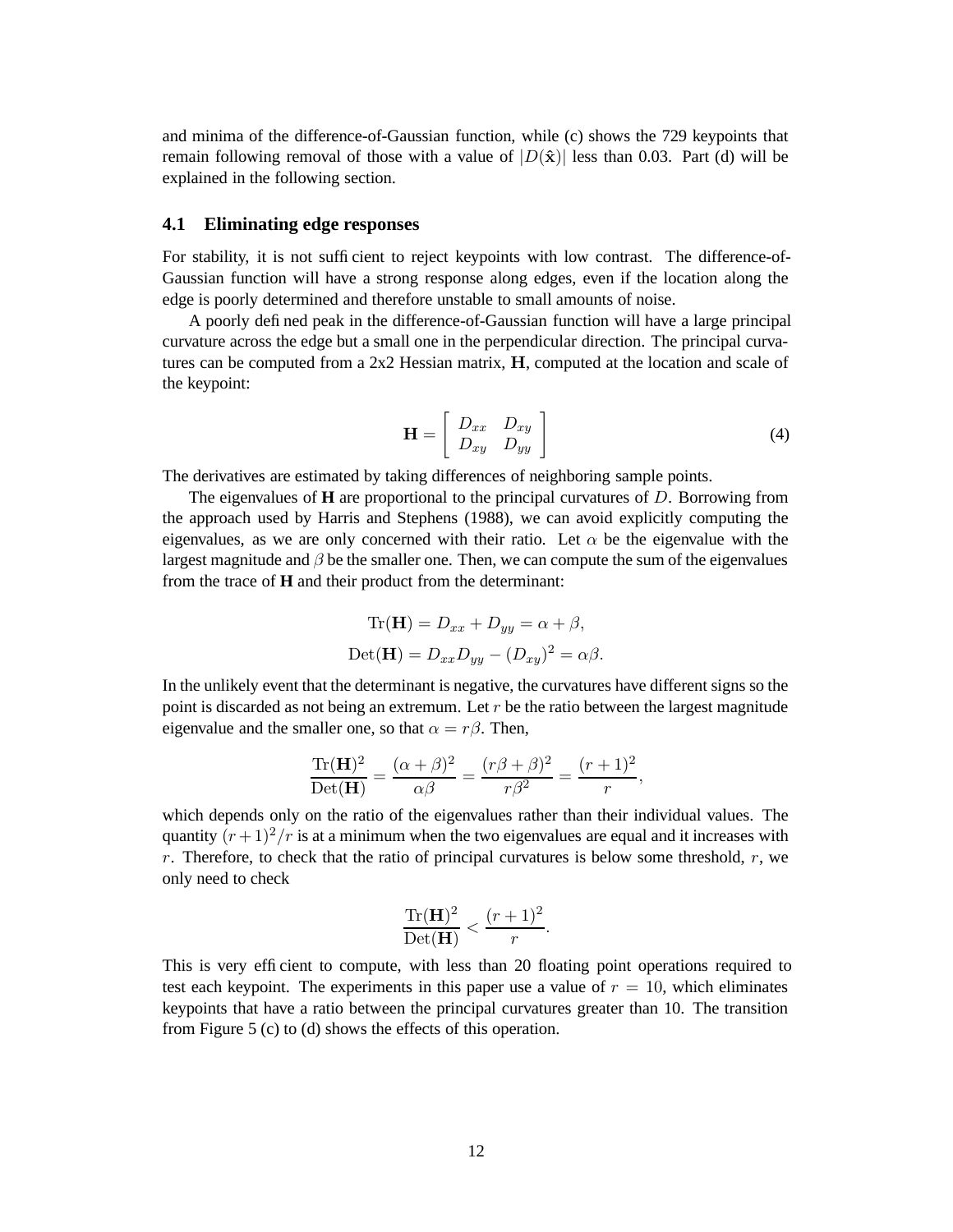### **5 Orientation assignment**

By assigning a consistent orientation to each keypoint based on local image properties, the keypoint descriptor can be represented relative to this orientation and therefore achieve invariance to image rotation. This approach contrasts with the orientation invariant descriptors of Schmid and Mohr (1997), in which each image property is based on a rotationally invariant measure. The disadvantage of that approach is that it limits the descriptors that can be used and discards image information by not requiring all measures to be based on a consistent rotation.

Following experimentation with a number of approaches to assigning a local orientation, the following approach was found to give the most stable results. The scale of the keypoint is used to select the Gaussian smoothed image,  $L$ , with the closest scale, so that all computations are performed in a scale-invariant manner. For each image sample,  $L(x, y)$ , at this scale, the gradient magnitude,  $m(x, y)$ , and orientation,  $\theta(x, y)$ , is precomputed using pixel differences:

$$
m(x,y) = \sqrt{(L(x+1,y) - L(x-1,y))^2 + (L(x,y+1) - L(x,y-1))^2}
$$
  

$$
\theta(x,y) = \tan^{-1}((L(x,y+1) - L(x,y-1))/(L(x+1,y) - L(x-1,y)))
$$

An orientation histogram is formed from the gradient orientations of sample points within a region around the keypoint. The orientation histogram has 36 bins covering the 360 degree range of orientations. Each sample added to the histogram is weighted by its gradient magnitude and by a Gaussian-weighted circular window with a  $\sigma$  that is 1.5 times that of the scale of the keypoint.

Peaks in the orientation histogram correspond to dominant directions of local gradients. The highest peak in the histogram is detected, and then any other local peak that is within 80% of the highest peak is used to also create a keypoint with that orientation. Therefore, for locations with multiple peaks of similar magnitude, there will be multiple keypoints created at the same location and scale but different orientations. Only about 15% of points are assigned multiple orientations, but these contribute significantly to the stability of matching. Finally, a parabola is fit to the 3 histogram values closest to each peak to interpolate the peak position for better accuracy.

Figure 6 shows the experimental stability of location, scale, and orientation assignment under differing amounts of image noise. As before the images are rotated and scaled by random amounts. The top line shows the stability of keypoint location and scale assignment. The second line shows the stability of matching when the orientation assignment is also required to be within 15 degrees. As shown by the gap between the top two lines, the orientation assignment remains accurate 95% of the time even after addition of  $\pm 10\%$  pixel noise (equivalent to a camera providing less than 3 bits of precision). The measured variance of orientation for the correct matches is about 2.5 degrees, rising to 3.9 degrees for 10% noise. The bottom line in Figure 6 shows the final accuracy of correctly matching a keypoint descriptor to a database of 40,000 keypoints (to be discussed below). As this graph shows, the SIFT features are resistant to even large amounts of pixel noise, and the major cause of error is the initial location and scale detection.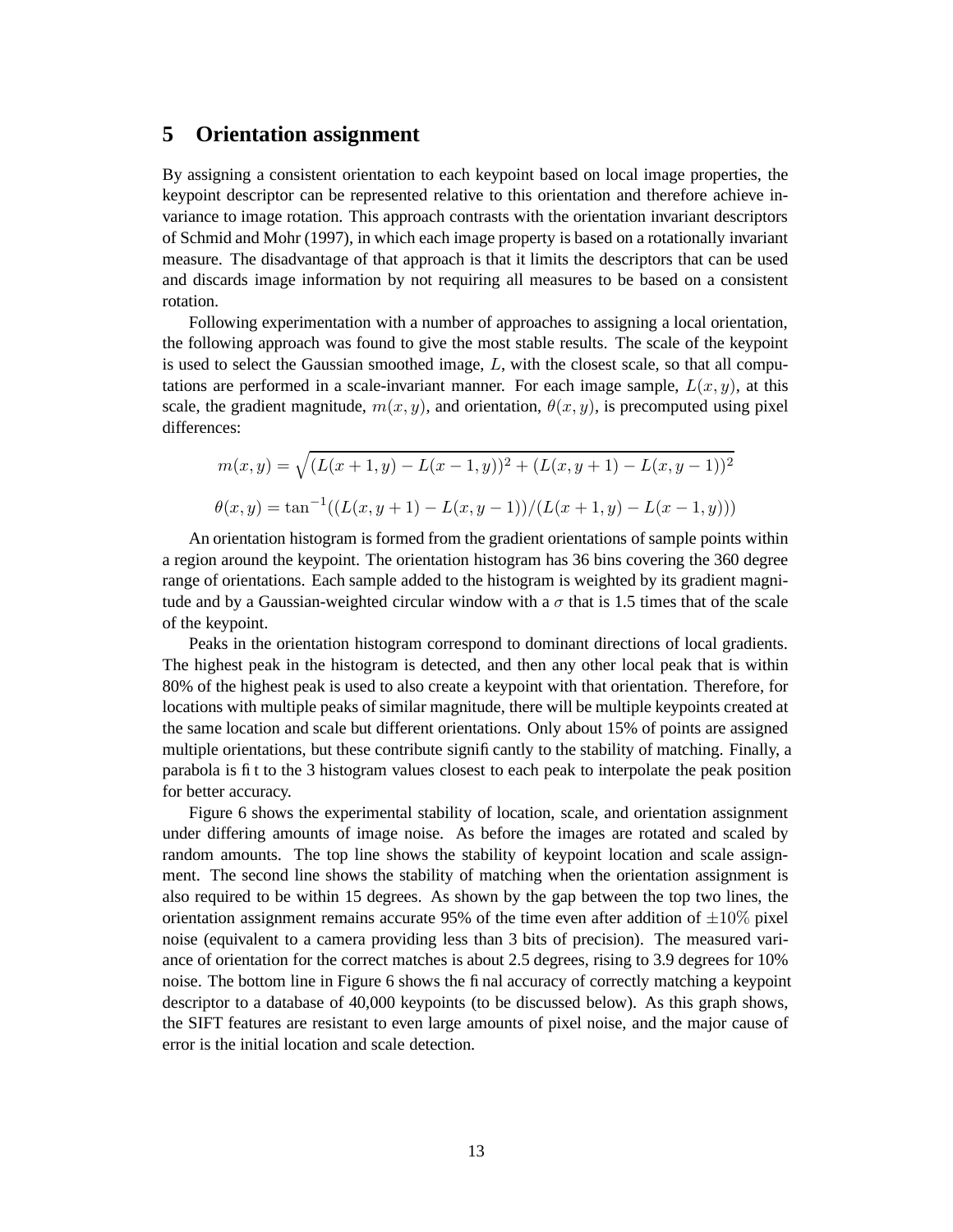

Figure 6: The top line in the graph shows the percent of keypoint locations and scales that are repeatably detected as a function of pixel noise. The second line shows the repeatability after also requiring agreement in orientation. The bottom line shows the final percent of descriptors correctly matched to a large database.

# **6 The local image descriptor**

The previous operations have assigned an image location, scale, and orientation to each keypoint. These parameters impose a repeatable local 2D coordinate system in which to describe the local image region, and therefore provide invariance to these parameters. The next step is to compute a descriptor for the local image region that is highly distinctive yet is as invariant as possible to remaining variations, such as change in illumination or 3D viewpoint.

One obvious approach would be to sample the local image intensities around the keypoint at the appropriate scale, and to match these using a normalized correlation measure. However, simple correlation of image patches is highly sensitive to changes that cause misregistration of samples, such as affine or 3D viewpoint change or non-rigid deformations. A better approach has been demonstrated by Edelman, Intrator, and Poggio (1997). Their proposed representation was based upon a model of biological vision, in particular of complex neurons in primary visual cortex. These complex neurons respond to a gradient at a particular orientation and spatial frequency, but the location of the gradient on the retina is allowed to shift over a small receptive field rather than being precisely localized. Edelman *et al.* hypothesized that the function of these complex neurons was to allow for matching and recognition of 3D objects from a range of viewpoints. They have performed detailed experiments using 3D computer models of object and animal shapes which show that matching gradients while allowing for shifts in their position results in much better classification under 3D rotation. For example, recognition accuracy for 3D objects rotated in depth by 20 degrees increased from 35% for correlation of gradients to 94% using the complex cell model. Our implementation described below was inspired by this idea, but allows for positional shift using a different computational mechanism.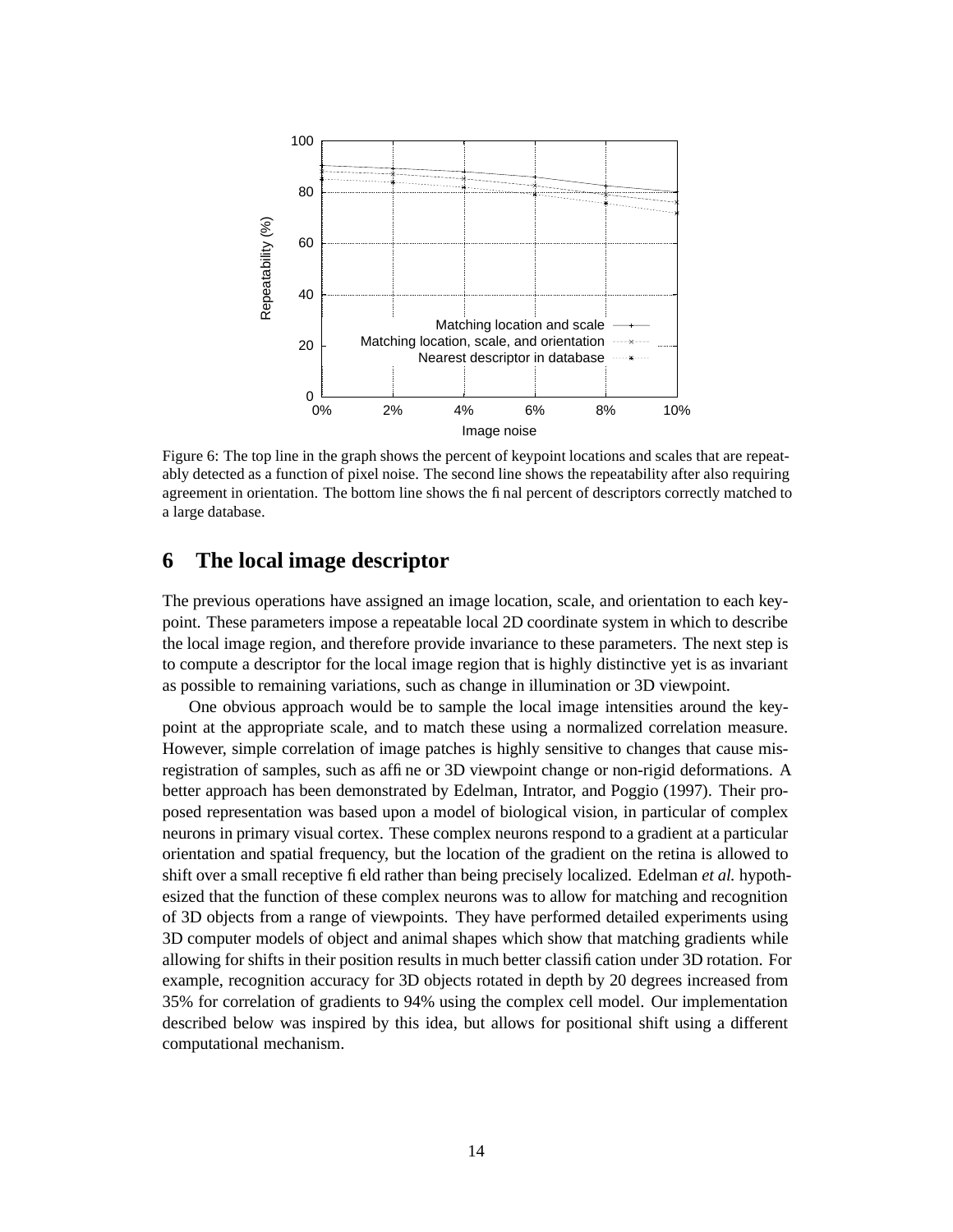

Figure 7: A keypoint descriptor is created by first computing the gradient magnitude and orientation at each image sample point in a region around the keypoint location, as shown on the left. These are weighted by a Gaussian window, indicated by the overlaid circle. These samples are then accumulated into orientation histograms summarizing the contents over 4x4 subregions, as shown on the right, with the length of each arrow corresponding to the sum of the gradient magnitudes near that direction within the region. This figure shows a 2x2 descriptor array computed from an 8x8 set of samples, whereas the experiments in this paper use 4x4 descriptors computed from a 16x16 sample array.

#### **6.1 Descriptor representation**

Figure 7 illustrates the computation of the keypoint descriptor. First the image gradient magnitudes and orientations are sampled around the keypoint location, using the scale of the keypoint to select the level of Gaussian blur for the image. In order to achieve orientation invariance, the coordinates of the descriptor and the gradient orientations are rotated relative to the keypoint orientation. For efficiency, the gradients are precomputed for all levels of the pyramid as described in Section 5. These are illustrated with small arrows at each sample location on the left side of Figure 7.

A Gaussian weighting function with  $\sigma$  equal to one half the width of the descriptor window is used to assign a weight to the magnitude of each sample point. This is illustrated with a circular window on the left side of Figure 7, although, of course, the weight falls off smoothly. The purpose of this Gaussian window is to avoid sudden changes in the descriptor with small changes in the position of the window, and to give less emphasis to gradients that are far from the center of the descriptor, as these are most affected by misregistration errors.

The keypoint descriptor is shown on the right side of Figure 7. It allows for significant shift in gradient positions by creating orientation histograms over 4x4 sample regions. The figure shows eight directions for each orientation histogram, with the length of each arrow corresponding to the magnitude of that histogram entry. A gradient sample on the left can shift up to 4 sample positions while still contributing to the same histogram on the right, thereby achieving the objective of allowing for larger local positional shifts.

It is important to avoid all boundary affects in which the descriptor abruptly changes as a sample shifts smoothly from being within one histogram to another or from one orientation to another. Therefore, trilinear interpolation is used to distribute the value of each gradient sample into adjacent histogram bins. In other words, each entry into a bin is multiplied by a weight of  $1 - d$  for each dimension, where d is the distance of the sample from the central value of the bin as measured in units of the histogram bin spacing.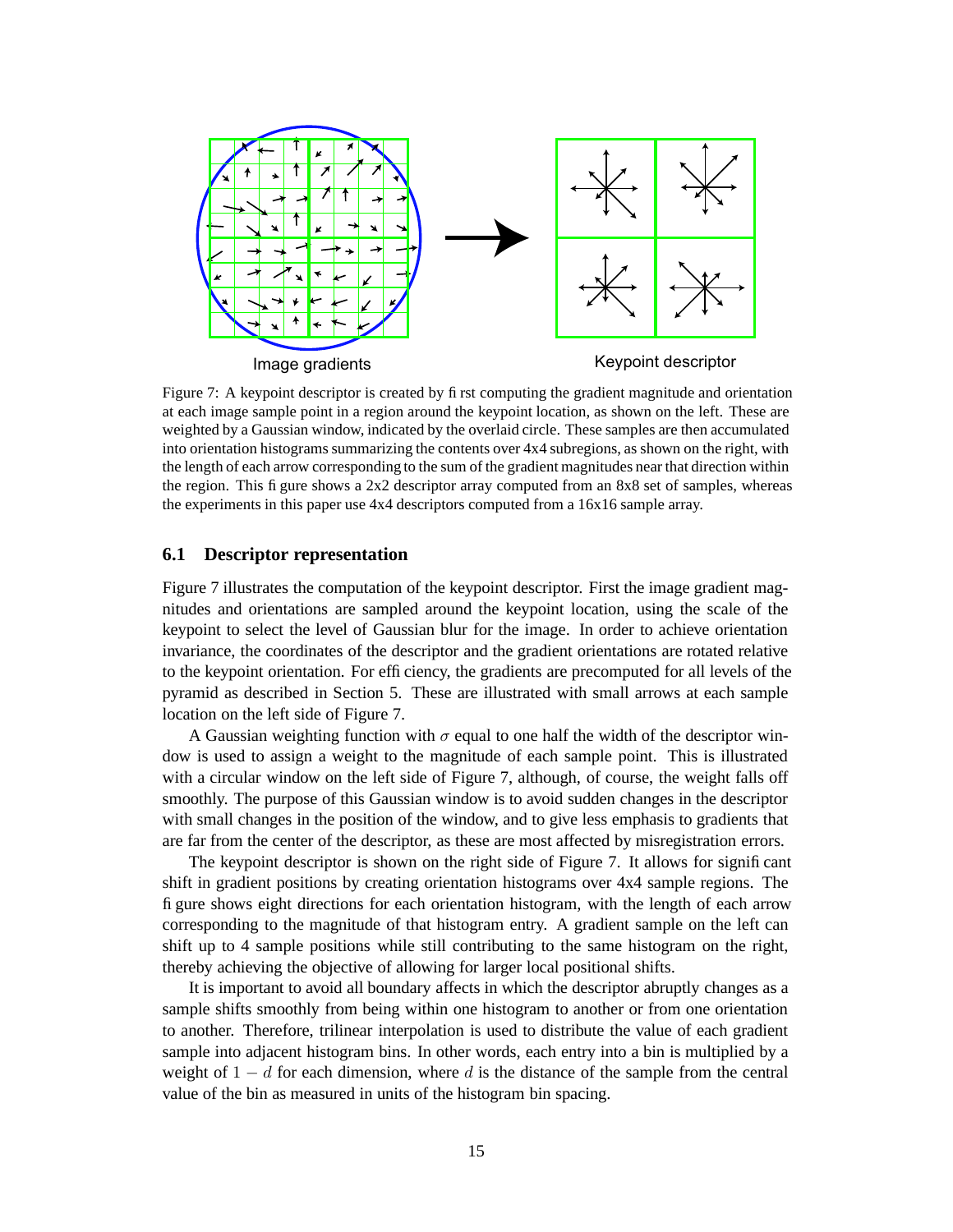The descriptor is formed from a vector containing the values of all the orientation histogram entries, corresponding to the lengths of the arrows on the right side of Figure 7. The figure shows a 2x2 array of orientation histograms, whereas our experiments below show that the best results are achieved with a 4x4 array of histograms with 8 orientation bins in each. Therefore, the experiments in this paper use a  $4x4x8 = 128$  element feature vector for each keypoint.

Finally, the feature vector is modified to reduce the effects of illumination change. First, the vector is normalized to unit length. A change in image contrast in which each pixel value is multiplied by a constant will multiply gradients by the same constant, so this contrast change will be canceled by vector normalization. A brightness change in which a constant is added to each image pixel will not affect the gradient values, as they are computed from pixel differences. Therefore, the descriptor is invariant to affine changes in illumination. However, non-linear illumination changes can also occur due to camera saturation or due to illumination changes that affect 3D surfaces with differing orientations by different amounts. These effects can cause a large change in relative magnitudes for some gradients, but are less likely to affect the gradient orientations. Therefore, we reduce the influence of large gradient magnitudes by thresholding the values in the unit feature vector to each be no larger than 0.2, and then renormalizing to unit length. This means that matching the magnitudes for large gradients is no longer as important, and that the distribution of orientations has greater emphasis. The value of 0.2 was determined experimentally using images containing differing illuminations for the same 3D objects.

#### **6.2 Descriptor testing**

There are two parameters that can be used to vary the complexity of the descriptor: the number of orientations, r, in the histograms, and the width, n, of the  $n \times n$  array of orientation histograms. The size of the resulting descriptor vector is  $rn^2$ . As the complexity of the descriptor grows, it will be able to discriminate better in a large database, but it will also be more sensitive to shape distortions and occlusion.

Figure 8 shows experimental results in which the number of orientations and size of the descriptor were varied. The graph was generated for a viewpoint transformation in which a planar surface is tilted by 50 degrees away from the viewer and 4% image noise is added. This is near the limits of reliable matching, as it is in these more difficult cases that descriptor performance is most important. The results show the percent of keypoints that find a correct match to the single closest neighbor among a database of 40,000 keypoints. The graph shows that a single orientation histogram ( $n = 1$ ) is very poor at discriminating, but the results continue to improve up to a 4x4 array of histograms with 8 orientations. After that, adding more orientations or a larger descriptor can actually hurt matching by making the descriptor more sensitive to distortion. These results were broadly similar for other degrees of viewpoint change and noise, although in some simpler cases discrimination continued to improve (from already high levels) with 5x5 and higher descriptor sizes. Throughout this paper we use a 4x4 descriptor with 8 orientations, resulting in feature vectors with 128 dimensions. While the dimensionality of the descriptor may seem high, we have found that it consistently performs better than lower-dimensional descriptors on a range of matching tasks and that the computational cost of matching remains low when using the approximate nearest-neighbor methods described below.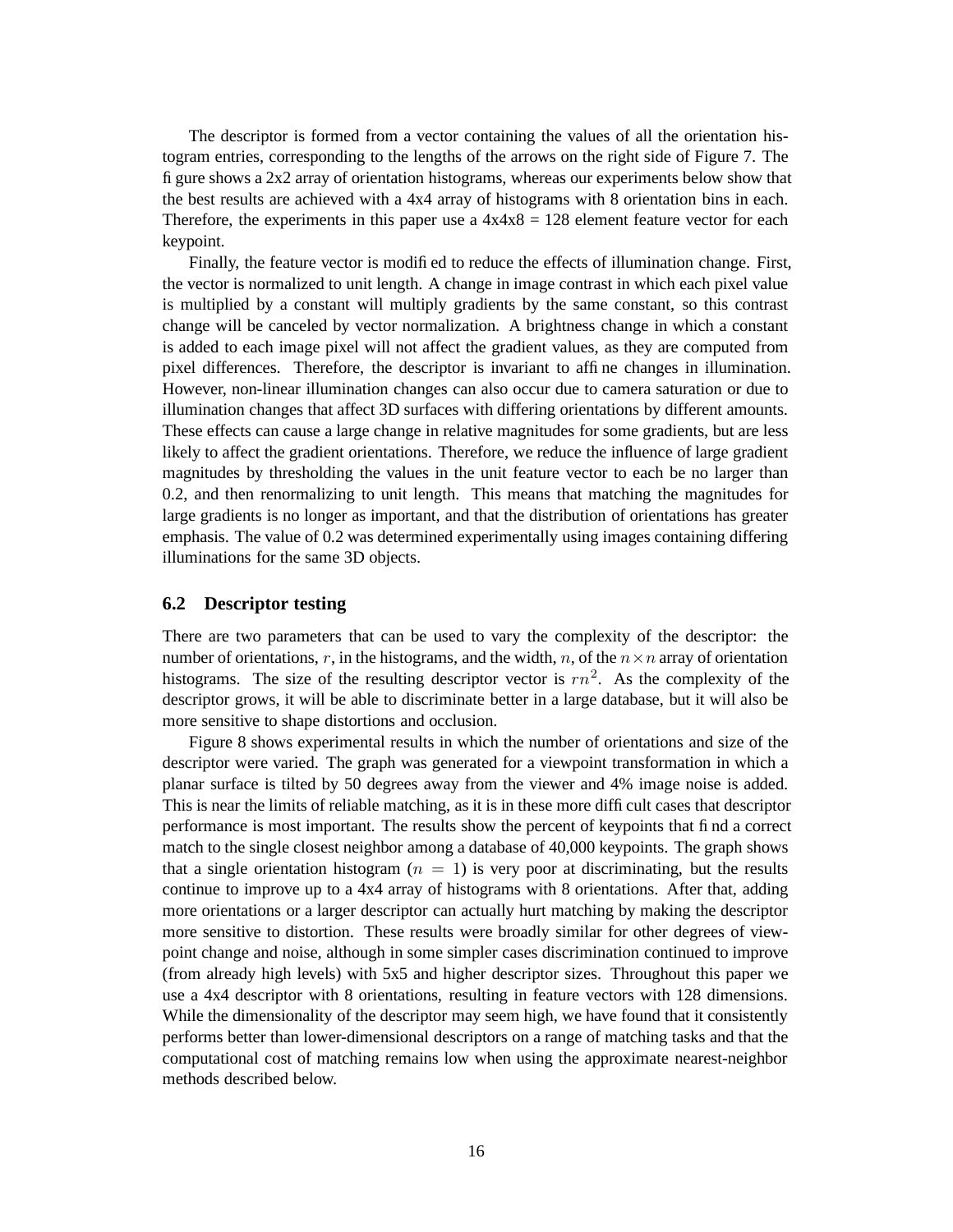

Figure 8: This graph shows the percent of keypoints giving the correct match to a database of 40,000 keypoints as a function of width of the  $n \times n$  keypoint descriptor and the number of orientations in each histogram. The graph is computed for images with affine viewpoint change of 50 degrees and addition of 4% noise.

#### **6.3 Sensitivity to affine change**

The sensitivity of the descriptor to affine change is examined in Figure 9. The graph shows the reliability of keypoint location and scale selection, orientation assignment, and nearestneighbor matching to a database as a function of rotation in depth of a plane away from a viewer. It can be seen that each stage of computation has reduced repeatability with increasing affine distortion, but that the final matching accuracy remains above 50% out to a 50 degree change in viewpoint.

To achieve reliable matching over a wider viewpoint angle, one of the affine-invariant detectors could be used to select and resample image regions, as discussed in Section 2. As mentioned there, none of these approaches is truly affine-invariant, as they all start from initial feature locations determined in a non-affine-invariant manner. In what appears to be the most affine-invariant method, Mikolajczyk (2002) has proposed and run detailed experiments with the Harris-affine detector. He found that its keypoint repeatability is below that given here out to about a 50 degree viewpoint angle, but that it then retains close to 40% repeatability out to an angle of 70 degrees, which provides better performance for extreme affine changes. The disadvantages are a much higher computational cost, a reduction in the number of keypoints, and poorer stability for small affine changes due to errors in assigning a consistent affine frame under noise. In practice, the allowable range of rotation for 3D objects is considerably less than for planar surfaces, so affine invariance is usually not the limiting factor in the ability to match across viewpoint change. If a wide range of affine invariance is desired, such as for a surface that is known to be planar, then a simple solution is to adopt the approach of Pritchard and Heidrich (2003) in which additional SIFT features are generated from 4 affinetransformed versions of the training image corresponding to 60 degree viewpoint changes. This allows for the use of standard SIFT features with no additional cost when processing the image to be recognized, but results in an increase in the size of the feature database by a factor of 3.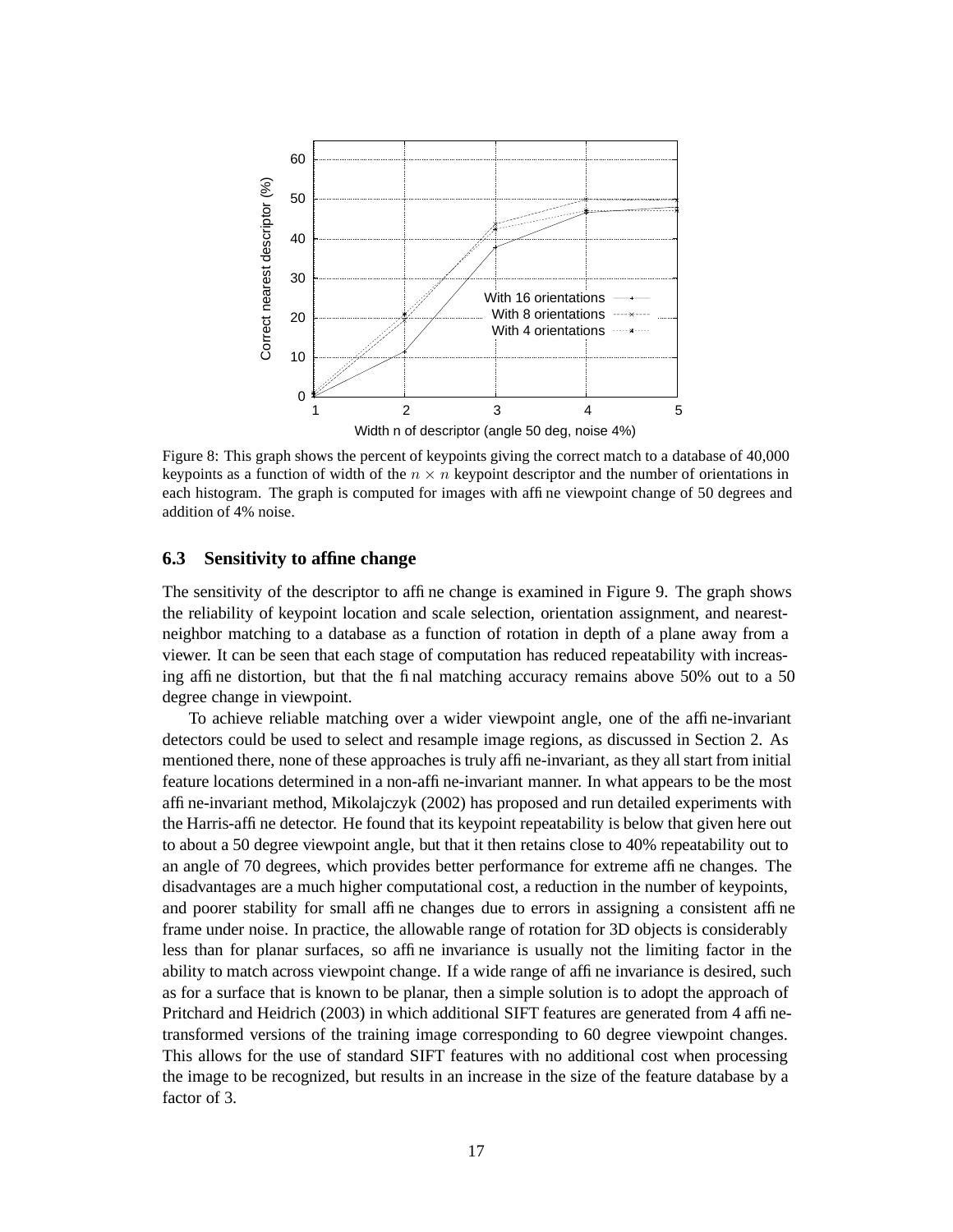

Figure 9: This graph shows the stability of detection for keypoint location, orientation, and final matching to a database as a function of affine distortion. The degree of affine distortion is expressed in terms of the equivalent viewpoint rotation in depth for a planar surface.

#### **6.4 Matching to large databases**

An important remaining issue for measuring the distinctiveness of features is how the reliability of matching varies as a function of the number of features in the database being matched. Most of the examples in this paper are generated using a database of 32 images with about 40,000 keypoints. Figure 10 shows how the matching reliability varies as a function of database size. This figure was generated using a larger database of 112 images, with a viewpoint depth rotation of 30 degrees and 2% image noise in addition to the usual random image rotation and scale change.

The dashed line shows the portion of image features for which the nearest neighbor in the database was the correct match, as a function of database size shown on a logarithmic scale. The leftmost point is matching against features from only a single image while the rightmost point is selecting matches from a database of all features from the 112 images. It can be seen that matching reliability does decrease as a function of the number of distractors, yet all indications are that many correct matches will continue to be found out to very large database sizes.

The solid line is the percentage of keypoints that were identified at the correct matching location and orientation in the transformed image, so it is only these points that have any chance of having matching descriptors in the database. The reason this line is flat is that the test was run over the full database for each value, while only varying the portion of the database used for distractors. It is of interest that the gap between the two lines is small, indicating that matching failures are due more to issues with initial feature localization and orientation assignment than to problems with feature distinctiveness, even out to large database sizes.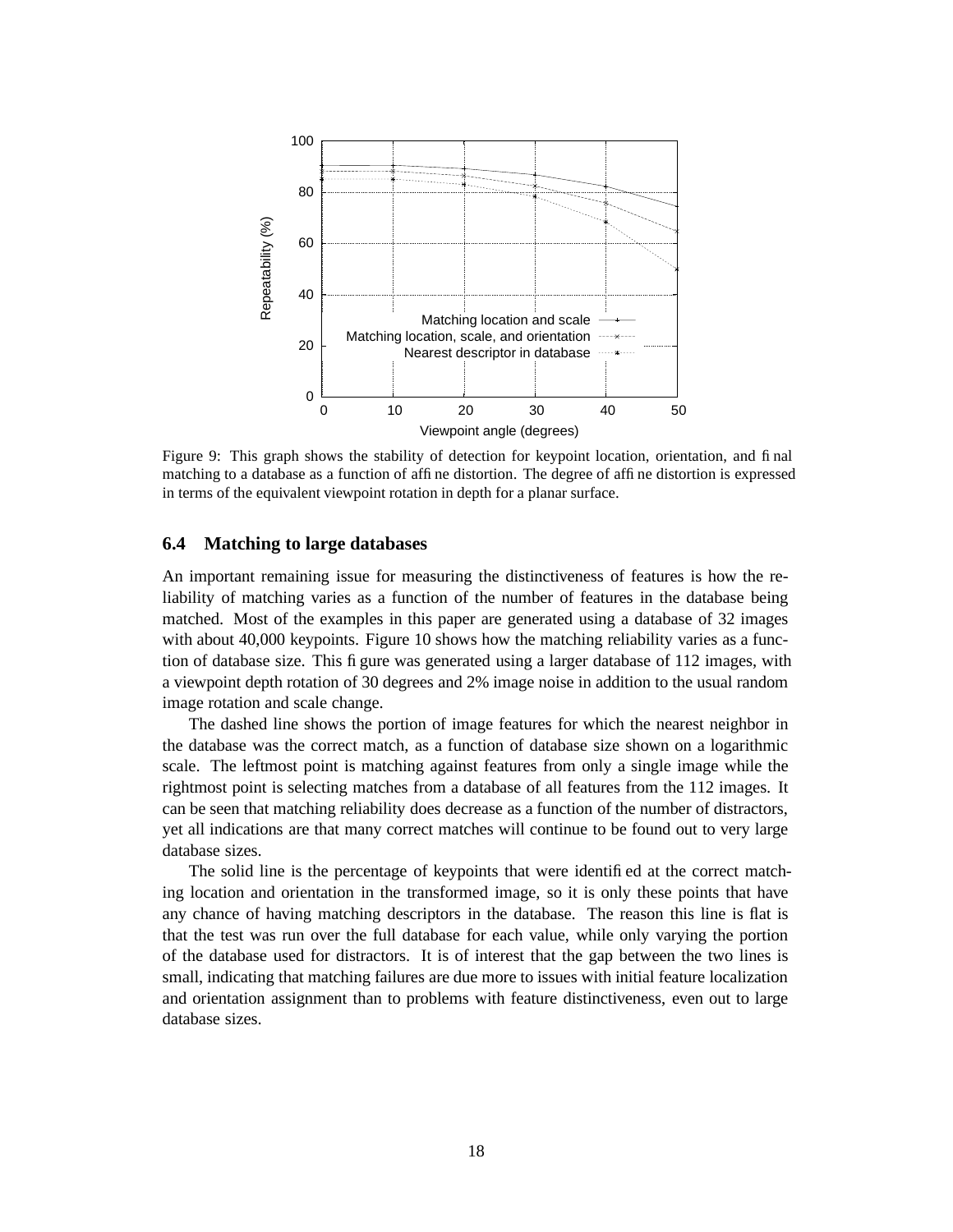

Figure 10: The dashed line shows the percent of keypoints correctly matched to a database as a function of database size (using a logarithmic scale). The solid line shows the percent of keypoints assigned the correct location, scale, and orientation. Images had random scale and rotation changes, an affine transform of 30 degrees, and image noise of 2% added prior to matching.

# **7 Application to object recognition**

The major topic of this paper is the derivation of distinctive invariant keypoints, as described above. To demonstrate their application, we will now give a brief description of their use for object recognition in the presence of clutter and occlusion. More details on applications of these features to recognition are available in other papers (Lowe, 1999; Lowe, 2001; Se, Lowe and Little, 2002).

Object recognition is performed by first matching each keypoint independently to the database of keypoints extracted from training images. Many of these initial matches will be incorrect due to ambiguous features or features that arise from background clutter. Therefore, clusters of at least 3 features are first identified that agree on an object and its pose, as these clusters have a much higher probability of being correct than individual feature matches. Then, each cluster is checked by performing a detailed geometric fit to the model, and the result is used to accept or reject the interpretation.

#### **7.1 Keypoint matching**

The best candidate match for each keypoint is found by identifying its nearest neighbor in the database of keypoints from training images. The nearest neighbor is defined as the keypoint with minimum Euclidean distance for the invariant descriptor vector as was described in Section 6.

However, many features from an image will have not have any correct match in the training database because they arise from background clutter or were not detected in the training images. Therefore, it would be useful to have a way to discard features that do not have any good match to the database. A global threshold on distance to the closest feature does not perform well, as some descriptors are much more discriminative than others. A more effective measure is obtained by comparing the distance of the closest neighbor to that of the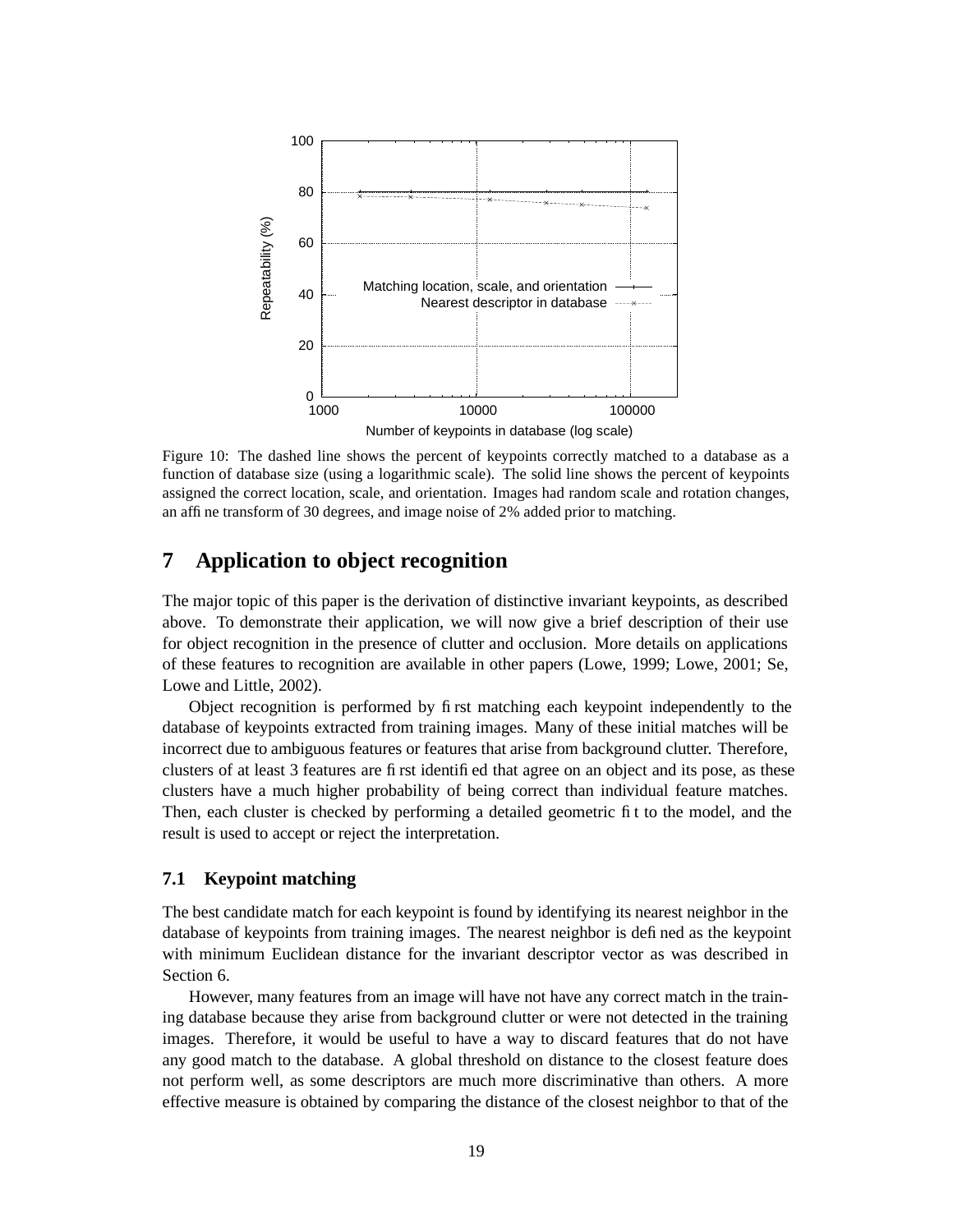

Figure 11: The probability that a match is correct can be determined by taking the ratio of distance from the closest neighbor to the distance of the second closest. Using a database of 40,000 keypoints, the solid line shows the PDF of this ratio for correct matches, while the dotted line is for matches that were incorrect.

second-closest neighbor. If there are multiple training images of the same object, then we define the second-closest neighbor as being the closest neighbor that is known to come from a different object than the first, such as by only using images known to contain different objects. This measure performs well because correct matches need to have the closest neighbor significantly closer than the closest incorrect match to achieve reliable matching. For false matches, there will likely be a number of other false matches within similar distances due to the high dimensionality of the feature space. We can think of the second-closest match as providing an estimate of the density of false matches within this portion of the feature space and at the same time identifying specific instances of feature ambiguity.

Figure 11 shows the value of this measure for real image data. The probability density functions for correct and incorrect matches are shown in terms of the ratio of closest to second-closest neighbors of each keypoint. Matches for which the nearest neighbor was a correct match have a PDF that is centered at a much lower ratio than that for incorrect matches. For our object recognition implementation, we reject all matches in which the distance ratio is greater than 0.8, which eliminates 90% of the false matches while discarding less than 5% of the correct matches. This figure was generated by matching images following random scale and orientation change, a depth rotation of 30 degrees, and addition of 2% image noise, against a database of 40,000 keypoints.

#### **7.2 Efficient nearest neighbor indexing**

No algorithms are known that can identify the exact nearest neighbors of points in high dimensional spaces that are any more efficient than exhaustive search. Our keypoint descriptor has a 128-dimensional feature vector, and the best algorithms, such as the k-d tree (Friedman *et al.,* 1977) provide no speedup over exhaustive search for more than about 10 dimensional spaces. Therefore, we have used an approximate algorithm, called the Best-Bin-First (BBF) algorithm (Beis and Lowe, 1997). This is approximate in the sense that it returns the closest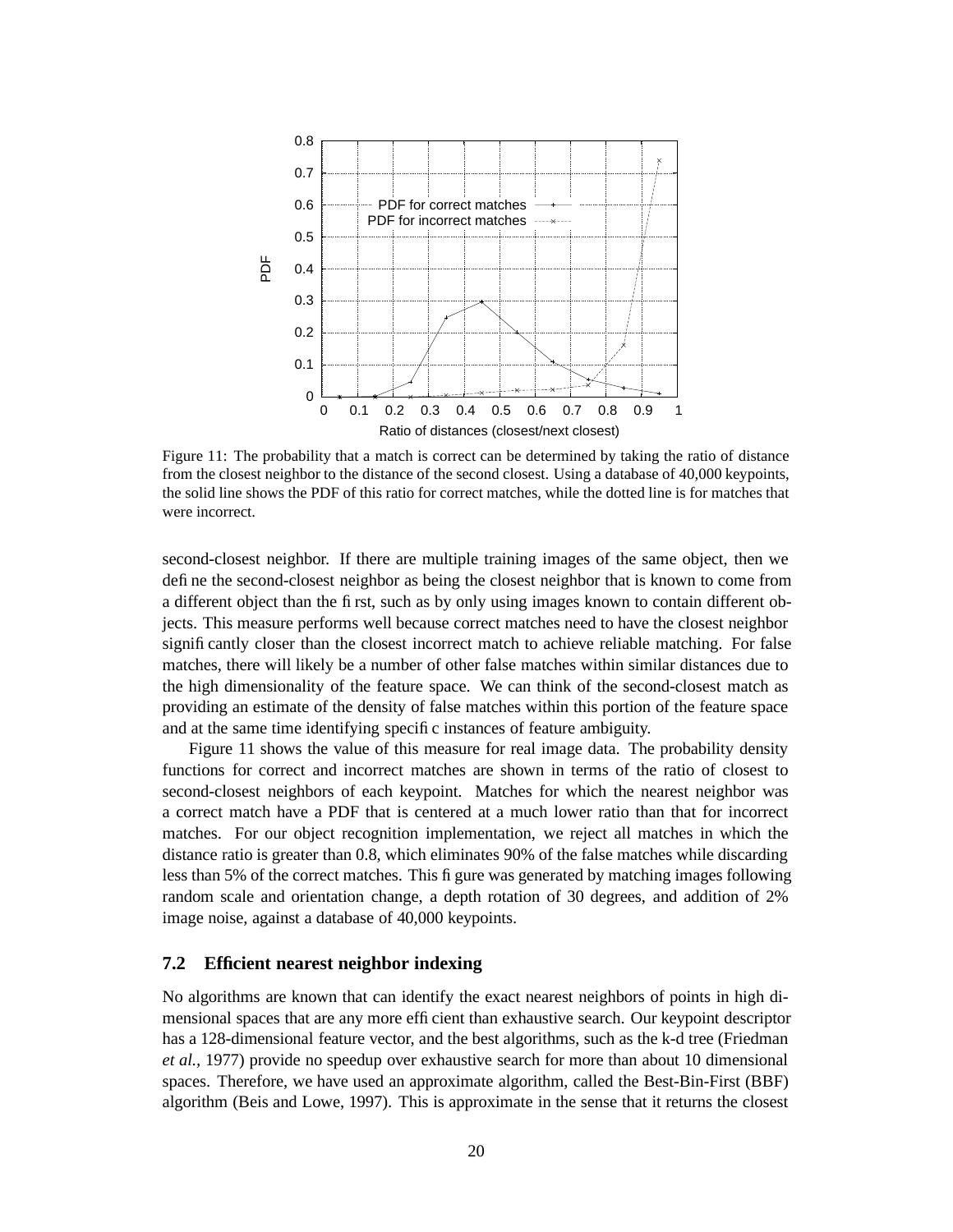neighbor with high probability.

The BBF algorithm uses a modified search ordering for the k-d tree algorithm so that bins in feature space are searched in the order of their closest distance from the query location. This priority search order was first examined by Arya and Mount (1993), and they provide further study of its computational properties in (Arya *et al.,* 1998). This search order requires the use of a heap-based priority queue for efficient determination of the search order. An approximate answer can be returned with low cost by cutting off further search after a specific number of the nearest bins have been explored. In our implementation, we cut off search after checking the first 200 nearest-neighbor candidates. For a database of 100,000 keypoints, this provides a speedup over exact nearest neighbor search by about 2 orders of magnitude yet results in less than a 5% loss in the number of correct matches. One reason the BBF algorithm works particularly well for this problem is that we only consider matches in which the nearest neighbor is less than 0.8 times the distance to the second-nearest neighbor (as described in the previous section), and therefore there is no need to exactly solve the most difficult cases in which many neighbors are at very similar distances.

#### **7.3 Clustering with the Hough transform**

To maximize the performance of object recognition for small or highly occluded objects, we wish to identify objects with the fewest possible number of feature matches. We have found that reliable recognition is possible with as few as 3 features. A typical image contains 2,000 or more features which may come from many different objects as well as background clutter. While the distance ratio test described in Section 7.1 will allow us to discard many of the false matches arising from background clutter, this does not remove matches from other valid objects, and we often still need to identify correct subsets of matches containing less than 1% inliers among 99% outliers. Many well-known robust fitting methods, such as RANSAC or Least Median of Squares, perform poorly when the percent of inliers falls much below 50%. Fortunately, much better performance can be obtained by clustering features in pose space using the Hough transform (Hough, 1962; Ballard, 1981; Grimson 1990).

The Hough transform identifies clusters of features with a consistent interpretation by using each feature to vote for all object poses that are consistent with the feature. When clusters of features are found to vote for the same pose of an object, the probability of the interpretation being correct is much higher than for any single feature. Each of our keypoints specifies 4 parameters: 2D location, scale, and orientation, and each matched keypoint in the database has a record of the keypoint's parameters relative to the training image in which it was found. Therefore, we can create a Hough transform entry predicting the model location, orientation, and scale from the match hypothesis. This prediction has large error bounds, as the similarity transform implied by these 4 parameters is only an approximation to the full 6 degree-of-freedom pose space for a 3D object and also does not account for any nonrigid deformations. Therefore, we use broad bin sizes of 30 degrees for orientation, a factor of 2 for scale, and 0.25 times the maximum projected training image dimension (using the predicted scale) for location. To avoid the problem of boundary effects in bin assignment, each keypoint match votes for the 2 closest bins in each dimension, giving a total of 16 entries for each hypothesis and further broadening the pose range.

In most implementations of the Hough transform, a multi-dimensional array is used to represent the bins. However, many of the potential bins will remain empty, and it is difficult to compute the range of possible bin values due to their mutual dependence (for example,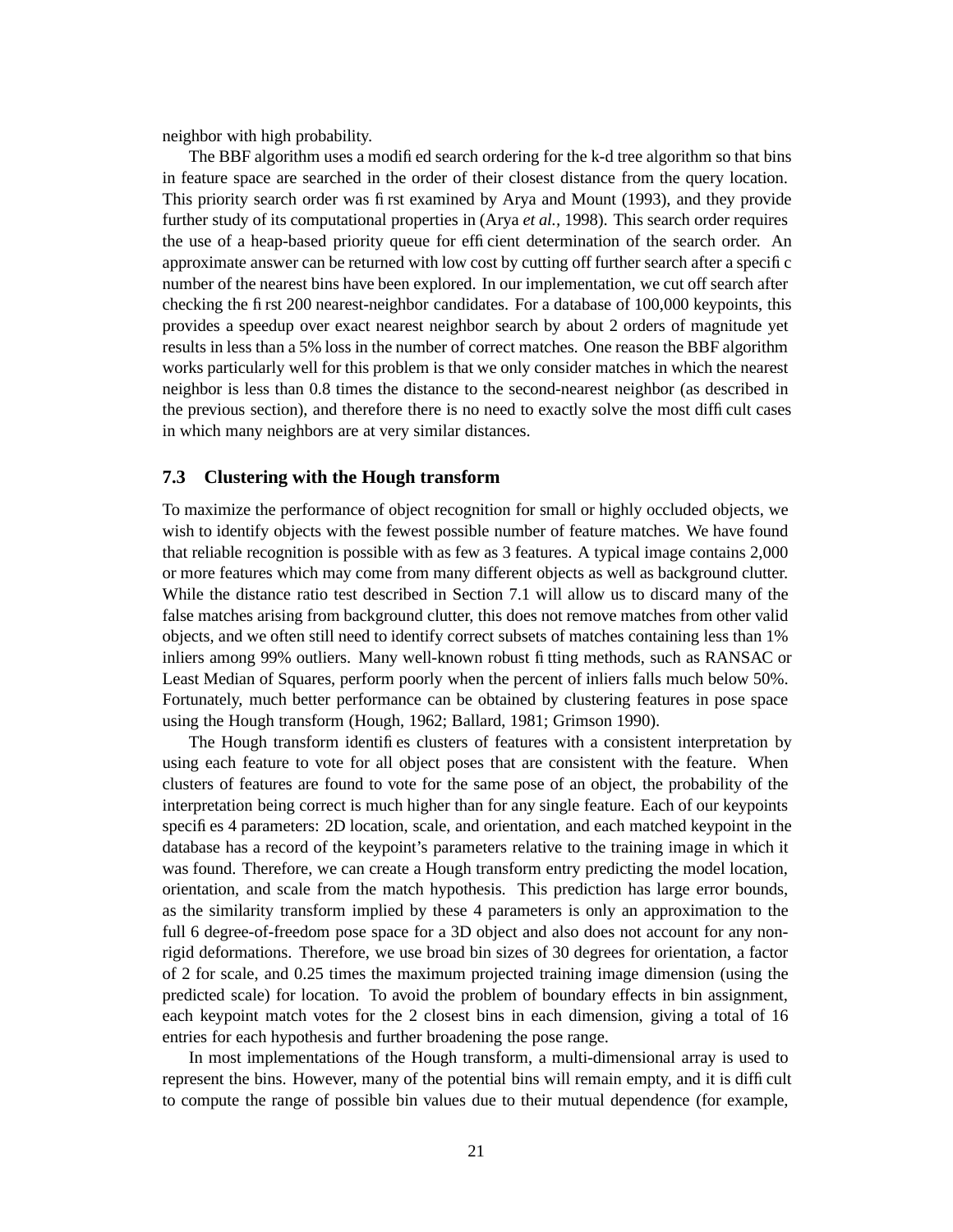the dependency of location discretization on the selected scale). These problems can be avoided by using a pseudo-random hash function of the bin values to insert votes into a onedimensional hash table, in which collisions are easily detected.

#### **7.4 Solution for affine parameters**

The Hough transform is used to identify all clusters with at least 3 entries in a bin. Each such cluster is then subject to a geometric verification procedure in which a least-squares solution is performed for the best affine projection parameters relating the training image to the new image.

An affine transformation correctly accounts for 3D rotation of a planar surface under orthographic projection, but the approximation can be poor for 3D rotation of non-planar objects. A more general solution would be to solve for the fundamental matrix (Luong and Faugeras, 1996; Hartley and Zisserman, 2000). However, a fundamental matrix solution requires at least 7 point matches as compared to only 3 for the affine solution and in practice requires even more matches for good stability. We would like to perform recognition with as few as 3 feature matches, so the affine solution provides a better starting point and we can account for errors in the affine approximation by allowing for large residual errors. If we imagine placing a sphere around an object, then rotation of the sphere by 30 degrees will move no point within the sphere by more than 0.25 times the projected diameter of the sphere. For the examples of typical 3D objects used in this paper, an affine solution works well given that we allow residual errors up to 0.25 times the maximum projected dimension of the object. A more general approach is given in (Brown and Lowe, 2002), in which the initial solution is based on a similarity transform, which then progresses to solution for the fundamental matrix in those cases in which a sufficient number of matches are found.

The affine transformation of a model point  $[x \, y]^T$  to an image point  $[u \, v]^T$  can be written as

| m <sub>1</sub> | m <sub>2</sub> | $\boldsymbol{x}$ | $t_x$ |
|----------------|----------------|------------------|-------|
| $m_3$          | $\sqrt{m_4}$   | $\boldsymbol{y}$ | $t_y$ |

where the model translation is  $[t_x t_y]^T$  and the affine rotation, scale, and stretch are represented by the  $m_i$  parameters.

We wish to solve for the transformation parameters, so the equation above can be rewritten to gather the unknowns into a column vector:

$$
\begin{bmatrix} x & y & 0 & 0 & 1 & 0 \\ 0 & 0 & x & y & 0 & 1 \\ & & \cdots & & & \\ & & & \cdots & & \\ & & & & & \end{bmatrix} \begin{bmatrix} m_1 \\ m_2 \\ m_3 \\ m_4 \\ t_x \\ t_y \end{bmatrix} = \begin{bmatrix} u \\ v \\ v \\ \vdots \end{bmatrix}
$$

This equation shows a single match, but any number of further matches can be added, with each match contributing two more rows to the first and last matrix. At least 3 matches are needed to provide a solution.

We can write this linear system as

$$
\mathbf{A}\mathbf{x} = \mathbf{b}
$$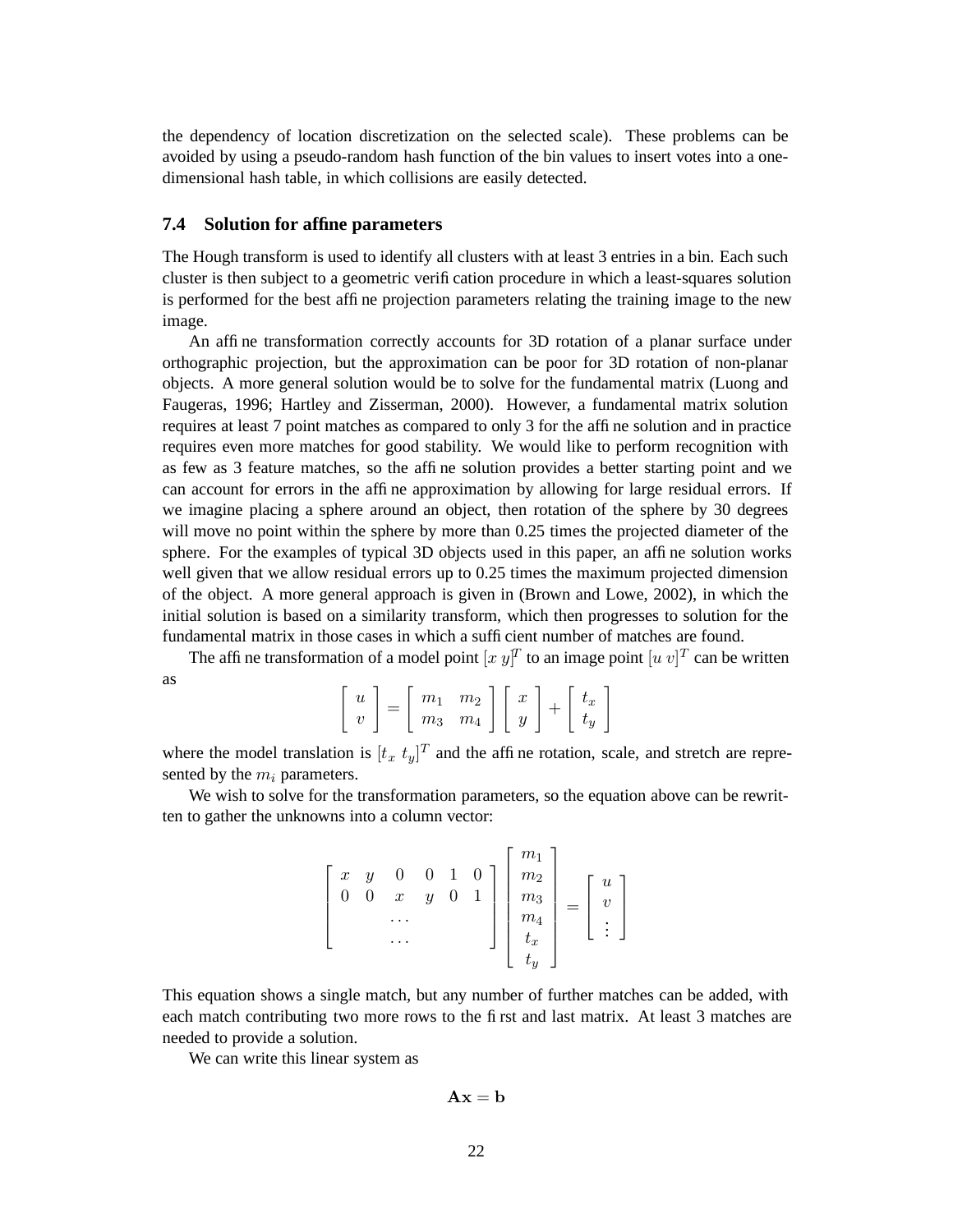

Figure 12: The training images for two objects are shown on the left. These can be recognized in a cluttered image with extensive occlusion, shown in the middle. The results of recognition are shown on the right. A parallelogram is drawn around each recognized object showing the boundaries of the original training image under the affine transformation solved for during recognition. Smaller squares indicate the keypoints that were used for recognition.

The least-squares solution for the parameters **x** can be determined by solving the corresponding normal equations,

$$
\mathbf{x} = [\mathbf{A}^{\mathbf{T}} \mathbf{A}]^{-1} \mathbf{A}^{\mathbf{T}} \mathbf{b},
$$

which minimizes the sum of the squares of the distances from the projected model locations to the corresponding image locations. This least-squares approach could readily be extended to solving for 3D pose and internal parameters of articulated and flexible objects (Lowe, 1991).

Outliers can now be removed by checking for agreement between each image feature and the model. Given the more accurate least-squares solution, we now require each match to agree within half the error range that was used for the parameters in the Hough transform bins. If fewer than 3 points remain after discarding outliers, then the match is rejected. As outliers are discarded, the least-squares solution is re-solved with the remaining points, and the process iterated. In addition, a top-down matching phase is used to add any further matches that agree with the projected model position. These may have been missed from the Hough transform bin due to the similarity transform approximation or other errors.

The final decision to accept or reject a model hypothesis is based on a detailed probabilistic model given in a previous paper (Lowe, 2001). This method first computes the expected number of false matches to the model pose, given the projected size of the model, the number of features within the region, and the accuracy of the fit. A Bayesian analysis then gives the probability that the object is present based on the actual number of matching features found. We accept a model if the final probability for a correct interpretation is greater than 0.98. For objects that project to small regions of an image, 3 features may be sufficient for reliable recognition. For large objects covering most of a heavily textured image, the expected number of false matches is higher, and as many as 10 feature matches may be necessary.

# **8 Recognition examples**

Figure 12 shows an example of object recognition for a cluttered and occluded image containing 3D objects. The training images of a toy train and a frog are shown on the left.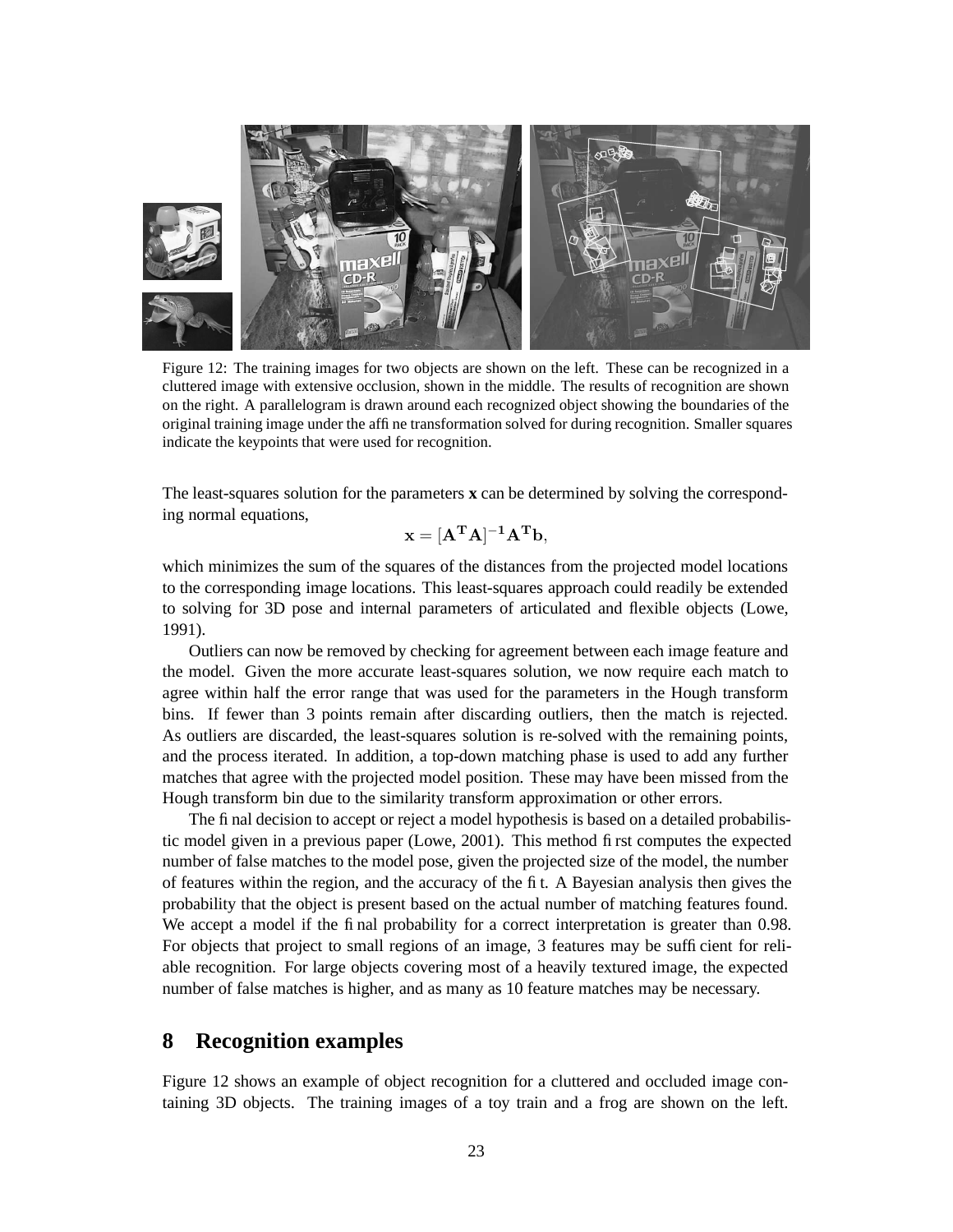

Figure 13: This example shows location recognition within a complex scene. The training images for locations are shown at the upper left and the 640x315 pixel test image taken from a different viewpoint is on the upper right. The recognized regions are shown on the lower image, with keypoints shown as squares and an outer parallelogram showing the boundaries of the training images under the affine transform used for recognition.

The middle image (of size 600x480 pixels) contains instances of these objects hidden behind others and with extensive background clutter so that detection of the objects may not be immediate even for human vision. The image on the right shows the final correct identification superimposed on a reduced contrast version of the image. The keypoints that were used for recognition are shown as squares with an extra line to indicate orientation. The sizes of the squares correspond to the image regions used to construct the descriptor. An outer parallelogram is also drawn around each instance of recognition, with its sides corresponding to the boundaries of the training images projected under the final affine transformation determined during recognition.

Another potential application of the approach is to place recognition, in which a mobile device or vehicle could identify its location by recognizing familiar locations. Figure 13 gives an example of this application, in which training images are taken of a number of locations. As shown on the upper left, these can even be of such seemingly non-distinctive items as a wooden wall or a tree with trash bins. The test image (of size 640 by 315 pixels) on the upper right was taken from a viewpoint rotated about 30 degrees around the scene from the original positions, yet the training image locations are easily recognized.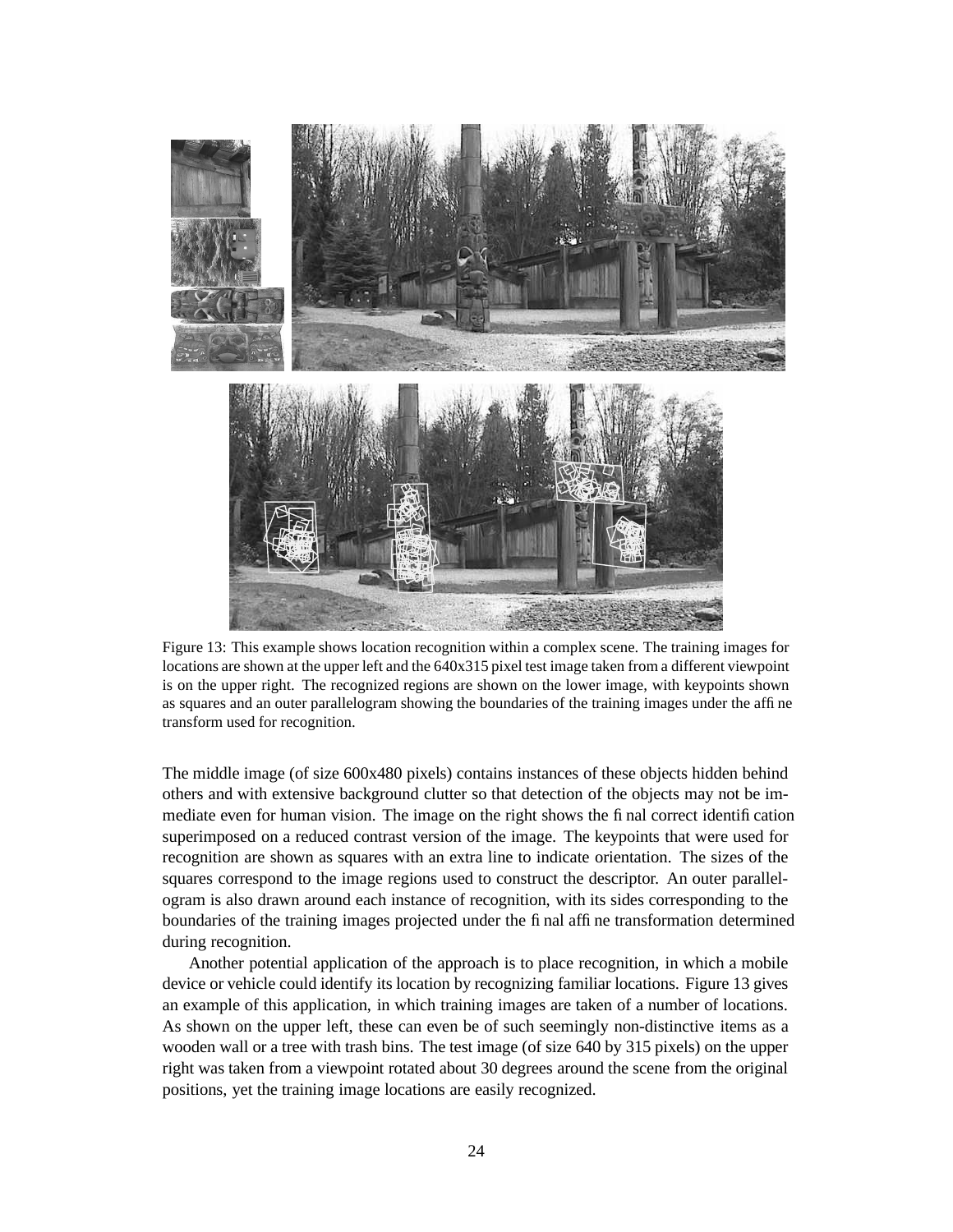All steps of the recognition process can be implemented efficiently, so the total time to recognize all objects in Figures 12 or 13 is less than 0.3 seconds on a 2GHz Pentium 4 processor. We have implemented these algorithms on a laptop computer with attached video camera, and have tested them extensively over a wide range of conditions. In general, textured planar surfaces can be identified reliably over a rotation in depth of up to 50 degrees in any direction and under almost any illumination conditions that provide sufficient light and do not produce excessive glare. For 3D objects, the range of rotation in depth for reliable recognition is only about 30 degrees in any direction and illumination change is more disruptive. For these reasons, 3D object recognition is best performed by integrating features from multiple views, such as with local feature view clustering (Lowe, 2001).

These keypoints have also been applied to the problem of robot localization and mapping, which has been presented in detail in other papers (Se, Lowe and Little, 2001). In this application, a trinocular stereo system is used to determine 3D estimates for keypoint locations. Keypoints are used only when they appear in all 3 images with consistent disparities, resulting in very few outliers. As the robot moves, it localizes itself using feature matches to the existing 3D map, and then incrementally adds features to the map while updating their 3D positions using a Kalman filter. This provides a robust and accurate solution to the problem of robot localization in unknown environments. This work has also addressed the problem of place recognition, in which a robot can be switched on and recognize its location anywhere within a large map (Se, Lowe and Little, 2002), which is equivalent to a 3D implementation of object recognition.

# **9 Conclusions**

The SIFT keypoints described in this paper are particularly useful due to their distinctiveness, which enables the correct match for a keypoint to be selected from a large database of other keypoints. This distinctiveness is achieved by assembling a high-dimensional vector representing the image gradients within a local region of the image. The keypoints have been shown to be invariant to image rotation and scale and robust across a substantial range of affine distortion, addition of noise, and change in illumination. Large numbers of keypoints can be extracted from typical images, which leads to robustness in extracting small objects among clutter. The fact that keypoints are detected over a complete range of scales means that small local features are available for matching small and highly occluded objects, while large keypoints perform well for images subject to noise and blur. Their computation is efficient, so that several thousand keypoints can be extracted from a typical image with near real-time performance on standard PC hardware.

This paper has also presented methods for using the keypoints for object recognition. The approach we have described uses approximate nearest-neighbor lookup, a Hough transform for identifying clusters that agree on object pose, least-squares pose determination, and final verification. Other potential applications include view matching for 3D reconstruction, motion tracking and segmentation, robot localization, image panorama assembly, epipolar calibration, and any others that require identification of matching locations between images.

There are many directions for further research in deriving invariant and distinctive image features. Systematic testing is needed on data sets with full 3D viewpoint and illumination changes. The features described in this paper use only a monochrome intensity image, so further distinctiveness could be derived from including illumination-invariant color descriptors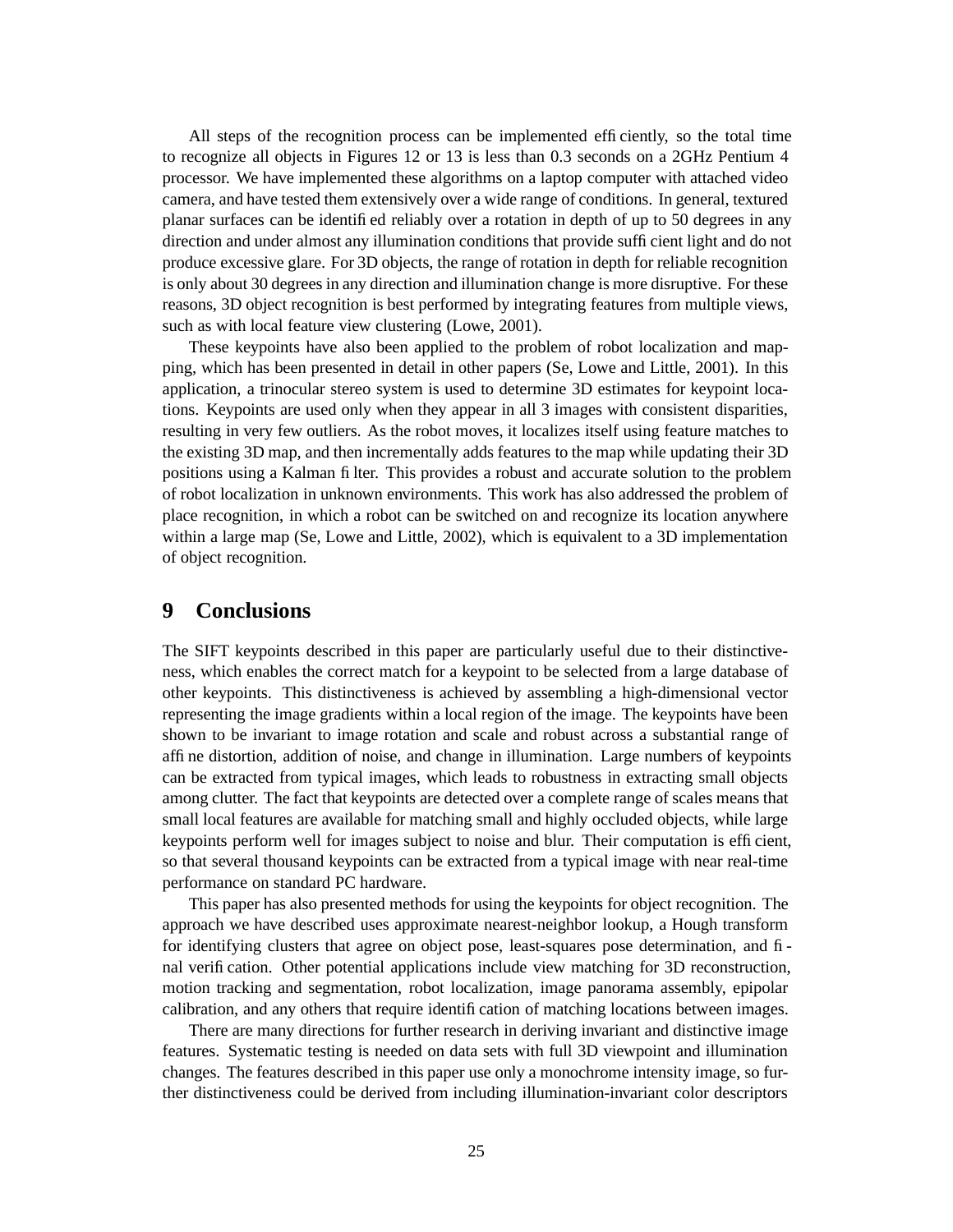(Funt and Finlayson, 1995; Brown and Lowe, 2002). Similarly, local texture measures appear to play an important role in human vision and could be incorporated into feature descriptors in a more general form than the single spatial frequency used by the current descriptors. An attractive aspect of the invariant local feature approach to matching is that there is no need to select just one feature type, and the best results are likely to be obtained by using many different features, all of which can contribute useful matches and improve overall robustness.

Another direction for future research will be to individually learn features that are suited to recognizing particular objects categories. This will be particularly important for generic object classes that must cover a broad range of possible appearances. The research of Weber, Welling, and Perona (2000) and Fergus, Perona, and Zisserman (2003) has shown the potential of this approach by learning small sets of local features that are suited to recognizing generic classes of objects. In the long term, feature sets are likely to contain both prior and learned features that will be used according to the amount of training data that has been available for various object classes.

### **Acknowledgments**

I would particularly like to thank Matthew Brown, who has suggested numerousimprovementsto both the content and presentation of this paper and whose own work on feature localization and invariance has contributed to this approach. In addition, I would like to thank many others for their valuable suggestions, including Stephen Se, Jim Little, Krystian Mikolajczyk, Cordelia Schmid, Tony Lindeberg, and Andrew Zisserman. This research was supported by the Natural Sciences and Engineering Research Council of Canada (NSERC) and through the Institute for Robotics and Intelligent Systems (IRIS) Network of Centres of Excellence.

# **References**

- Arya, S., and Mount, D.M. 1993. Approximate nearest neighbor queries in fixed dimensions. In Fourth Annual ACM-SIAM Symposium on Discrete Algorithms (SODA'93), pp. 271-280.
- Arya, S., Mount, D.M., Netanyahu, N.S., Silverman, R., and Wu, A.Y. 1998. An optimal algorithm for approximate nearest neighbor searching. Journal of the ACM, 45:891-923.
- Ballard, D.H. 1981. Generalizing the Hough transform to detect arbitrary patterns. Pattern Recognition, 13(2):111-122.
- Basri, R., and Jacobs, D.W. 1997. Recognition using region correspondences. International Journal of Computer Vision, 25(2):145-166.
- Baumberg, A. 2000. Reliable feature matching across widely separated views. In Conference on Computer Vision and Pattern Recognition, Hilton Head, South Carolina, pp. 774-781.
- Beis, J. and Lowe, D.G. 1997. Shape indexing using approximate nearest-neighbour search in highdimensional spaces. In Conference on Computer Vision and Pattern Recognition, Puerto Rico, pp. 1000-1006.
- Brown, M. and Lowe, D.G. 2002. Invariant features from interest point groups. In British Machine Vision Conference, Cardiff, Wales, pp. 656-665.
- Carneiro, G., and Jepson, A.D. 2002. Phase-based local features. In European Conference on Computer Vision (ECCV), Copenhagen, Denmark, pp. 282-296.
- Crowley, J. L. and Parker, A.C. 1984. A representation for shape based on peaks and ridges in the difference of low-pass transform. IEEE Trans. on Pattern Analysis and Machine Intelligence, 6(2):156-170.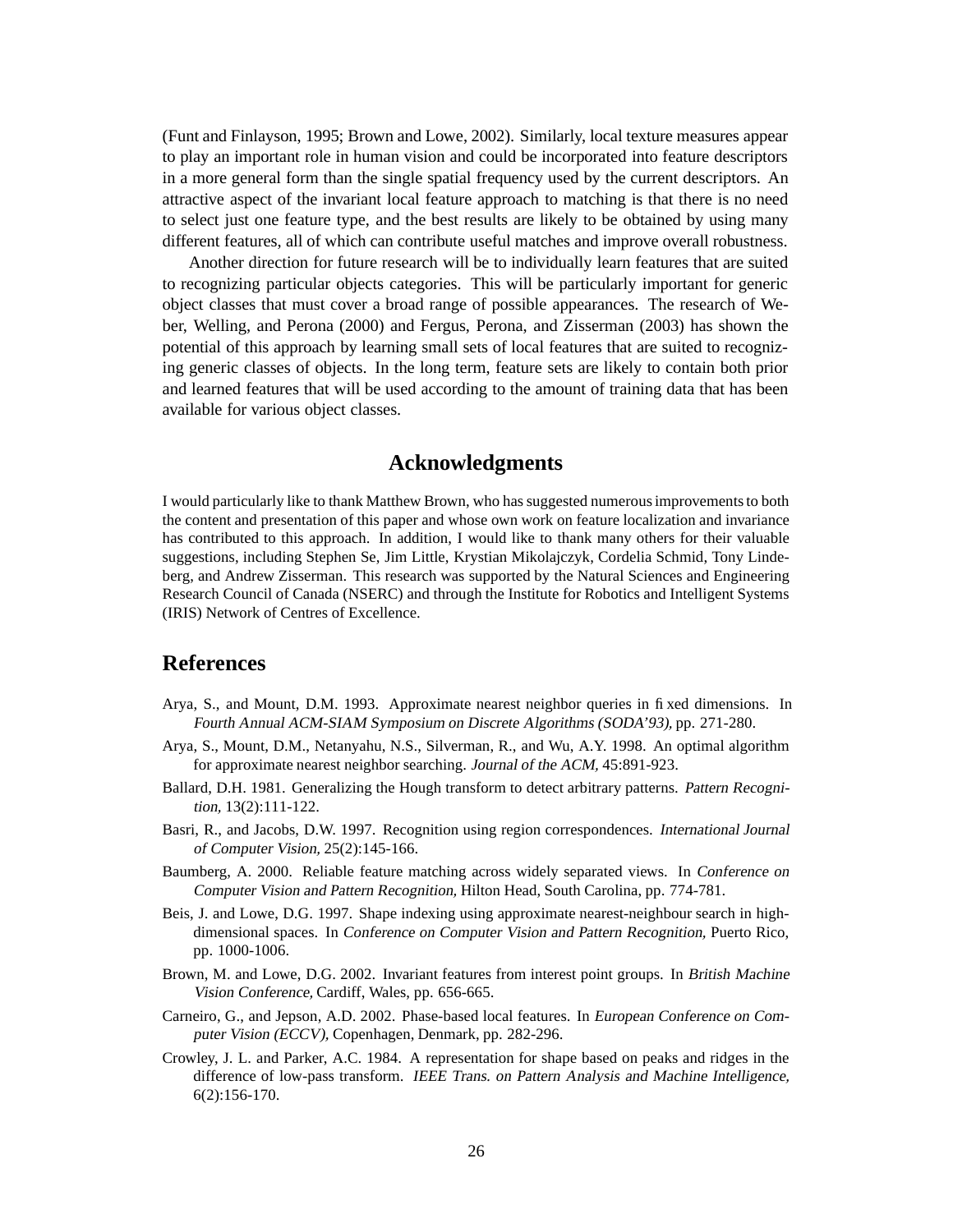- Edelman, S., Intrator, N. and Poggio, T. 1997. Complex cells and object recognition. Unpublished manuscript: http://kybele.psych.cornell.edu/∼edelman/archive.html
- Fergus, R., Perona, P., and Zisserman, A. 2003. Object class recognition by unsupervised scaleinvariant learning. In IEEE Conference on Computer Vision and Pattern Recognition, Madison, Wisconsin, pp. 264-271.
- Friedman, J.H., Bentley, J.L. and Finkel, R.A. 1977. An algorithm for finding best matches in logarithmic expected time. ACM Transactions on Mathematical Software, 3(3):209-226.
- Funt, B.V. and Finlayson, G.D. 1995. Color constant color indexing. IEEE Trans. on Pattern Analysis and Machine Intelligence, 17(5):522-529.
- Grimson, E. 1990. Object Recognition by Computer: The Role of Geometric Constraints, The MIT Press: Cambridge, MA.
- Harris, C. 1992. Geometry from visual motion. In Active Vision, A. Blake and A. Yuille (Eds.), MIT Press, pp. 263-284.
- Harris, C. and Stephens, M. 1988. A combined corner and edge detector. In Fourth Alvey Vision Conference, Manchester, UK, pp. 147-151.
- Hartley, R. and Zisserman, A. 2000. Multiple view geometry in computer vision, Cambridge University Press: Cambridge, UK.
- Hough, P.V.C. 1962. Method and means for recognizing complex patterns. U.S. Patent 3069654.
- Koenderink, J.J. 1984. The structure of images. Biological Cybernetics, 50:363-396.
- Lindeberg, T. 1993. Detecting salient blob-like image structures and their scales with a scale-space primal sketch: a method for focus-of-attention. International Journal of Computer Vision, 11(3): 283-318.
- Lindeberg, T. 1994. Scale-space theory: A basic tool for analysing structures at different scales. Journal of Applied Statistics, 21(2):224-270.
- Lowe, D.G. 1991. Fitting parameterized three-dimensional models to images. IEEE Trans. on Pattern Analysis and Machine Intelligence, 13(5):441-450.
- Lowe, D.G. 1999. Object recognition from local scale-invariant features. In International Conference on Computer Vision, Corfu, Greece, pp. 1150-1157.
- Lowe, D.G. 2001. Local feature view clustering for 3D object recognition. IEEE Conference on Computer Vision and Pattern Recognition, Kauai, Hawaii, pp. 682-688.
- Luong, Q.T., and Faugeras, O.D. 1996. The fundamental matrix: Theory, algorithms, and stability analysis. International Journal of Computer Vision, 17(1):43-76.
- Matas, J., Chum, O., Urban, M., and Pajdla, T. 2002. Robust wide baseline stereo from maximally stable extremal regions. In British Machine Vision Conference, Cardiff, Wales, pp. 384-393.
- Mikolajczyk, K. 2002. Detection of local features invariant to affine transformations, Ph.D. thesis, Institut National Polytechnique de Grenoble, France.
- Mikolajczyk, K., and Schmid, C. 2002. An affine invariant interest point detector. In European Conference on Computer Vision (ECCV), Copenhagen, Denmark, pp. 128-142.
- Mikolajczyk, K., Zisserman, A., and Schmid, C. 2003. Shape recognition with edge-based features. In Proceedings of the British Machine Vision Conference, Norwich, U.K.
- Moravec, H. 1981. Rover visual obstacle avoidance. In International Joint Conference on Artificial Intelligence, Vancouver, Canada, pp. 785-790.
- Nelson, R.C., and Selinger, A. 1998. Large-scale tests of a keyed, appearance-based 3-D object recognition system. Vision Research, 38(15):2469-88.
- Pope, A.R., and Lowe, D.G. 2000. Probabilistic models of appearance for 3-D object recognition. International Journal of Computer Vision, 40(2):149-167.